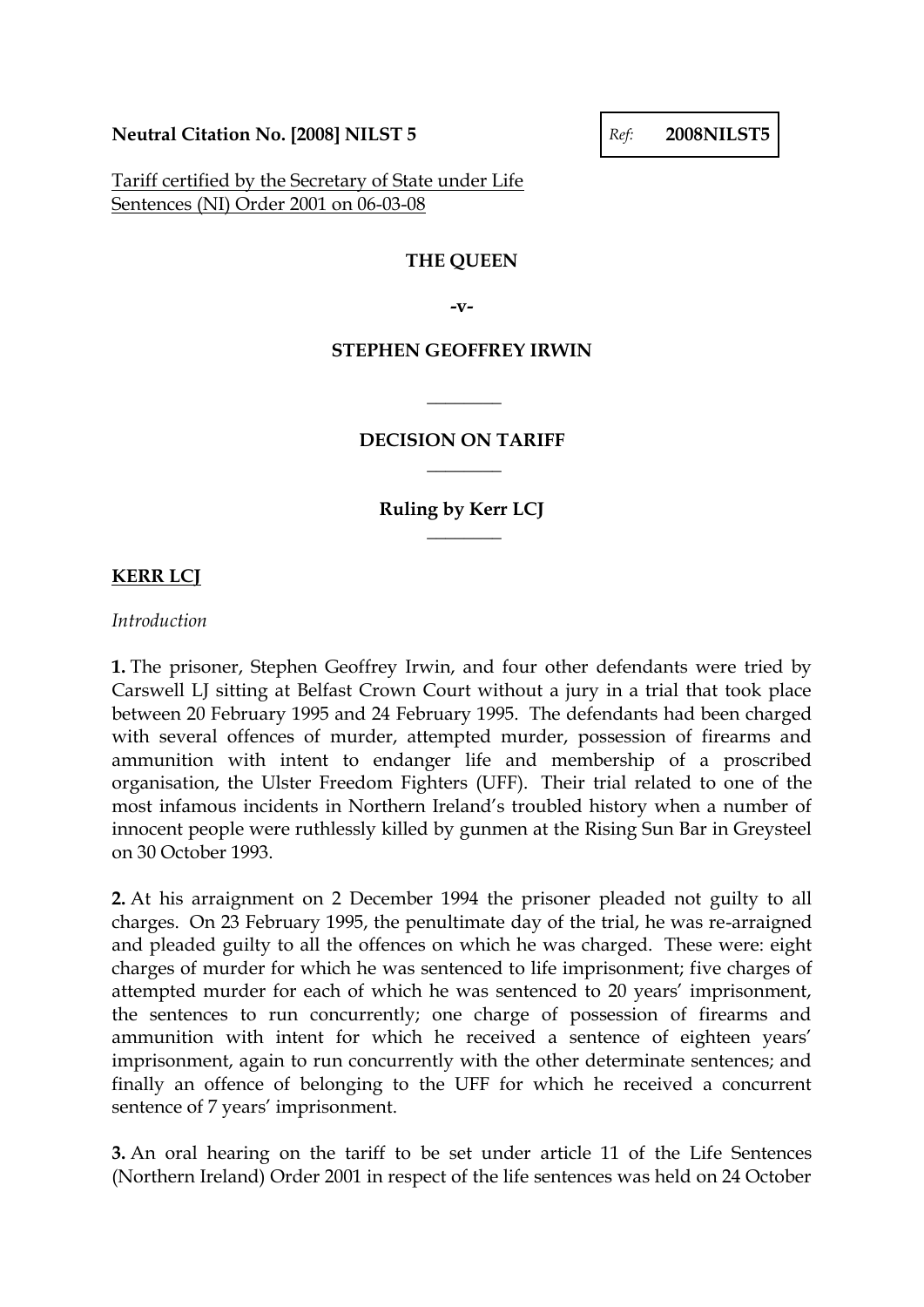2007. I heard representations from Mr Harvey QC, who appeared with Mr Charles MacCreanor for the prisoner. I have also considered written submissions made on his behalf and on behalf of the prosecution. The Crown was represented by Mr Creaney QC and Mr Gary McCrudden and I also heard and have considered Mr Creaney's oral submissions on behalf of the prosecution as to the tariff that should be fixed in this case. The tariff represents the appropriate sentence for retribution and deterrence and is the length of time the prisoner will serve before his case is sent to the Life Sentence Review Commissioners who will then assess his suitability for release on the basis of risk.

**4.** The prisoner was arrested on these charges on 2 November 1993 and was remanded in custody thereafter. He was released on licence under the Northern Ireland (Sentences) Act 1998 on 28 July 2000. On 10 July 2004 Irwin was arrested on new criminal charges and his licence was suspended by the Secretary of State on 15 July 2004. For the purposes of calculating his release date the period during which he was at liberty on licence under the 1998 Act is not deductible from the period that has elapsed since he was first committed to custody.

## *Factual background*

**5.** Just before 10pm on Saturday 30 October 1993, two gunmen in blue boiler suits and wearing balaclavas entered the Rising Sun Bar in Greysteel and opened fire on the patrons in the lounge. The main gunman, Stephen Geoffrey Irwin, was armed with an AK-47 and the second gunman, Geoffrey Deeney, was armed with a 9 millimetre automatic pistol.

**6.** The lounge bar comprised two areas separated by a wall. The smaller of these had soft seating and tables adjacent to a bar. A sliding partition allowed access from there to a much larger area where there was a dance floor with tables and chairs around it. Geoffrey Deeney was the first gunman to enter the lounge bar. He stood to the right of the entrance door and his role was to 'cover' the main gunman, Irwin, to ensure that no-one interfered with him. Irwin followed Deeney into the building but proceeded further into the bar, more or less on to the dance floor. He said, "Trick or treat?" and then opened fire on the patrons in the bar. There was a long period of gunfire followed by a short cessation of shooting while the prisoner changed the magazine on his rifle. He had two magazines before entering the bar and as soon as he had emptied the first of these he replaced it with the second and opened fire again. From forensic evidence and from the location of the bullet damaged areas in the bar, it was possible to conclude that Irwin had discharged shots from positions in both the lounge bar and the dance hall. A number of witnesses verified this in their statements, saying that during the second burst of gunfire the main gunman appeared at the entrance to the dance area from where he fired a number of shots around the room. In an interview of one of the prisoner's coaccused, Brian McNeill, an account was given of Irwin's own description of the shooting. McNeill told the police that the prisoner laughed about having said, "Trick or treat?" and then described how he had approached an elderly man and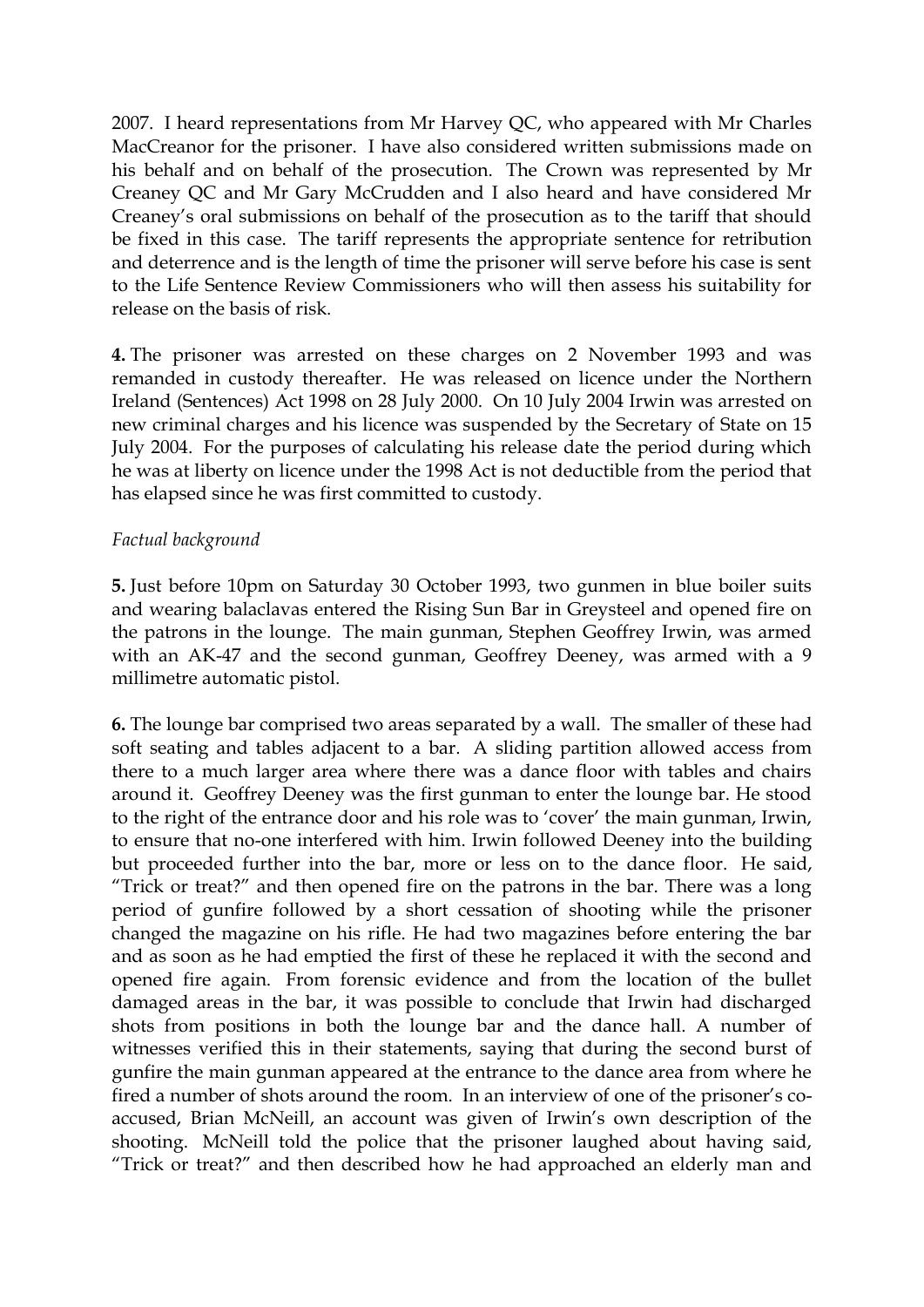asked him, 'Trick or treat?'. According to McNeill, the prisoner said that the old man laughed whereupon he shot him, describing the killing as having taken "the fucker's head off'". A number of the other defendants informed police during interviews that the prisoner had laughed and boasted about the shooting.

**7.** The getaway car, an Opel Kadett, was left with its engine running in the street outside the bar. During the shooting, another individual in a balaclava, Torrens Knight, stood at the door of the bar armed with a sawn off shot gun. His role was to cover the front of the building in order to prevent anyone from approaching during the attack. He was also the driver of the getaway car and part of his role was to ensure that no-one tampered with the car during the shooting.

**8**. When the attack ended, the prisoner, Deeney and Knight left in the Opel Kadett travelling at high speed towards Eglinton to a pre-arranged spot where they met Brian McNeill, the driver of the 'clean' or 'safe' car. There the prisoner and Deeney changed their clothing, placing the clothes and balaclavas that they had worn during the shooting together with Knight's balaclava and the three guns in a hold-all. The prisoner and Deeney transferred to the 'clean' car driven by McNeill, taking the hold-all with them.

**9.** Knight then drove off alone in the Opel Kadett and after travelling a short distance arrived in Eglinton. There he abandoned the vehicle and attempted to set it on fire by sprinkling petrol inside the car and, according to the police, by using an improvised incendiary device. He then ran a short distance and joined McNeill, Deeney and the prisoner in the waiting 'clean' car which had followed the Opel Kadett into Eglinton.

**10.** McNeill's next task was to drop off the prisoner and Deeney near a hide which had been prepared during the planning of the attack. Because he took a wrong turning, McNeill dropped the prisoner and Deeney off at the wrong place on one of the back roads near Eglinton. Despite this, the prisoner and Deeney decided to get out of the vehicle and took the hold-all containing the clothes and weapons with them. McNeill then drove Knight to the 'Upstairs Downstairs' bar in Londonderry where he met the fifth defendant, Derek Grieve, who had agreed to act as Knight's alibi.

**11.** After being dropped off, the prisoner and Deeney walked through some fields to try to find the place where it had been arranged they would hide the clothes and weapons. They were unable to find their original hide and eventually hid the holdall in a forest somewhere between Greysteel and Eglinton. They then walked across the fields towards Eglinton. Once there, they got a taxi which took them to Londonderry. They then went home, arriving at Bond's Place, Londonderry (a house owned by the Ulster Democratic Party where both the prisoner and Deeney rented rooms) after 12am. At Bond's Place, both the prisoner and Deeney changed their clothes and had a bath.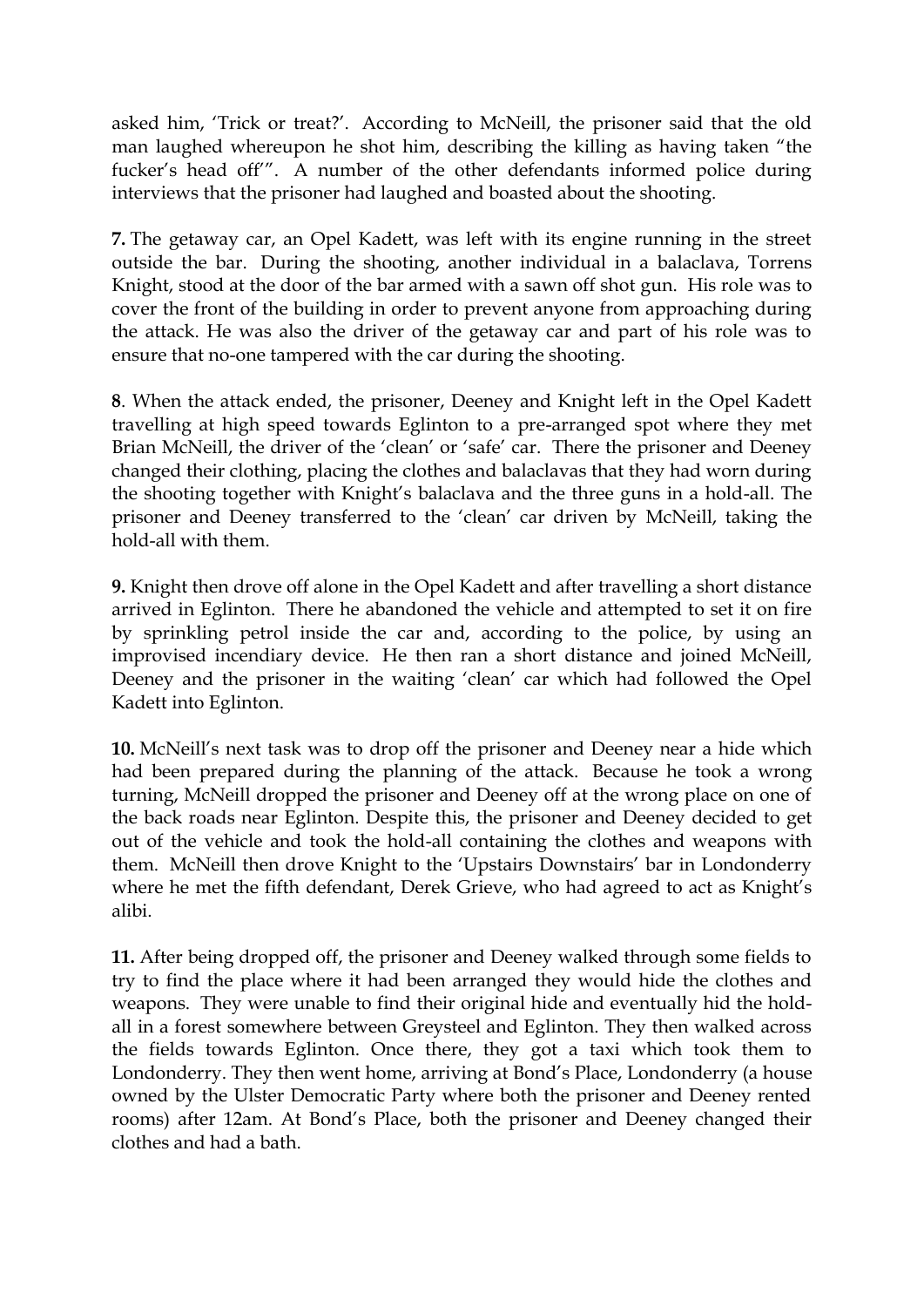**12.** The scene of carnage in the bar during and after this outrageous attack has been described in various witness statements. Unsurprisingly, while the attack was taking place, there was panic and screaming, people were calling out others' names and women pleaded for mercy from the gunmen. There was total chaos in the lounge. People were crying out for help. The place was covered in glass, water and blood. Those who had escaped injury assisted the wounded until the arrival of the police and ambulances.

**13.** The scene that greeted police when they arrived at the bar was hell-like. A number of bodies lay on the floor, some covered in sheets. Several people were seriously injured and a number of others had sustained less serious bullet wounds, cuts, bruises and lacerations. Many who were physically uninjured were in various states of shock and hysteria. The lounge was in complete disarray – there was overturned furniture, a considerable amount of blood, broken glass and spent bullet cases on the floor. Bullet holes peppered the bar area and the walls.

**14.** Five bodies were found at various locations within the lounge area of the bar. Those pronounced dead at the scene were Karen Thompson and John Moyne (in a snug to the left of the lounge on entering from the main door), Joseph McDermott (on the floor close to the bar counter), Mary Patricia Duddy (in the main lounge) and James Moore (on the floor near to a hatch opening in the bar counter). Stephen Gerard Mullan and John Burns died later that night. Stephen Gerard Mullan was taken to hospital with gun shot wounds to his upper body. Attempts were made to resuscitate him but he was declared dead at 11pm. John Burns had wounds which suggested major abdominal and liver injury and he was taken to the operating theatre in Altnagelvin Hospital. He suffered cardiac arrest on the operating table and could not be resuscitated. His life was declared extinct at 12 midnight. Samuel Victor Montgomery died some months later, on 14 April 1994.

**15.** Statements from various witnesses described the scene before the shooting. They spoke of a convivial gathering with friends and relations who routinely went to the Rising Sun bar on a Saturday night socialising happily together. Most people at the bar knew the other patrons; many had particular areas in the bar where they usually sat. The monstrous, murderous attack on them was all the more horrifying on that account. Family members and friends witnessed the murders of their loved ones and friends.

### *Events leading up to the attack – the planning and preparation*

**16.** A clear picture emerged from police interviews with the other defendants, of significant planning for this attack. On Wednesday 27 October 1993, the prisoner, Deeney and McNeill attended a meeting in Bond's Place with one Billy McFarland. Some of the defendants referred to McFarland as the 'Brigadier' and said that he ran the UFF, Ulster Defence Association (UDA) and Loyalist Prisoner's Association (LPA)). At the meeting they were told of the plan to carry out the attack on the Rising Sun bar.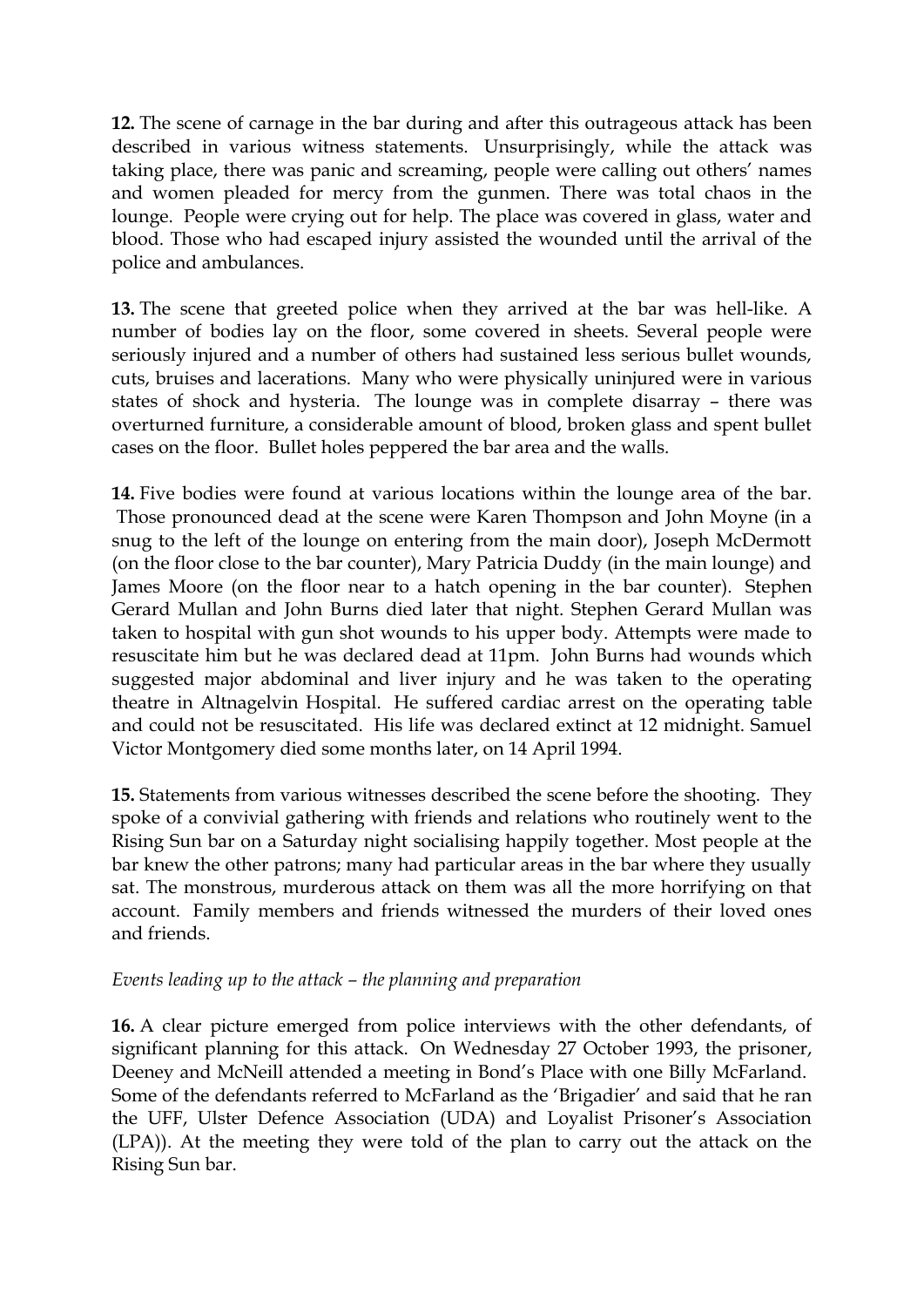**17.** On the morning of Saturday 30 October 1993, McNeill attended a meeting at a UDA owned house in Macosquin where Knight and two others lived and where Billy McFarland had an office. Robert Smyth (who some of the defendants in police interview said was the Military Commander for the North West UFF), the prisoner, Deeney, Knight and McNeill all attended this meeting at which it was explained that Smyth had bought the Opel Kadett and parked it in Ballykelly. He informed McNeill that he would show him the route to be taken to and from the bar. Smyth and Knight then went to Smyth's mother's house in Ballykelly after first informing the prisoner, Deeney and McNeill to wait for thirty minutes before following them there.

**18.** At Robert Smyth's mother's house, Smyth, the prisoner and Deeney went to a shed in the back garden to examine the guns. Smyth, Knight and McNeill left here at approximately 1.50pm to show McNeill the planned route and where to drop off the prisoner and Deeney after the shooting. After this Smyth was dropped off in Limavady. McNeill and Knight then collected the prisoner and Deeney together with the hold-all of weapons from Smyth's mother's house. McNeill then drove them to a forest outside Ballykelly where they were to hide the three weapons (AK47, 9 millimetre automatic pistol and a sawn off shot gun) and the ammunition (shotgun cartridges, 9mm rounds and ammunition for the AK47). They were then briefed on the weapons and test-fired them. The prisoner test fired five rounds on the AK47 and Deeney test fired two rounds on the 9 millimetre automatic pistol. While this was taking place McNeill and Knight left them in order to go over the route again.

**19.** Approximately half an hour later, McNeill and Knight collected the prisoner and Deeney from the forest. They had hidden the weapons by this stage. McNeill then drove to the Rising Sun bar. The prisoner and Deeney went into the bar and placed an order. This was to familiarise themselves with the layout of the bar and to determine the best positions to shoot from. McNeill then drove them all to the various locations where he was to wait while the shooting took place, where Knight was to set the getaway car on fire and where the prisoner and Deeney were supposed to spend the night after the attack at the Rising Sun bar. At this final location, McNeill and Knight dropped off the prisoner and Deeney so they could build a place to sleep for the night.

**20.** At approximately 4.45pm, McNeill and Knight went to buy boiler suits, gloves, bin bags and insulating tape for the operation. They then returned to pick up the prisoner and Deeney. They went over the getaway route again before returning to Bond's Place, Londonderry. There Knight asked the prisoner and Deeney to draw a map of the bar while he and McNeill went to a filling station to get petrol to set the getaway car on fire. On their return to Bond's Place, Knight briefed the prisoner and Deeney on the execution of the operation for approximately one hour. He then tested them on the map a number of times, asking questions about the height of the seats in the alcove and other general questions. Knight used the office in Bond's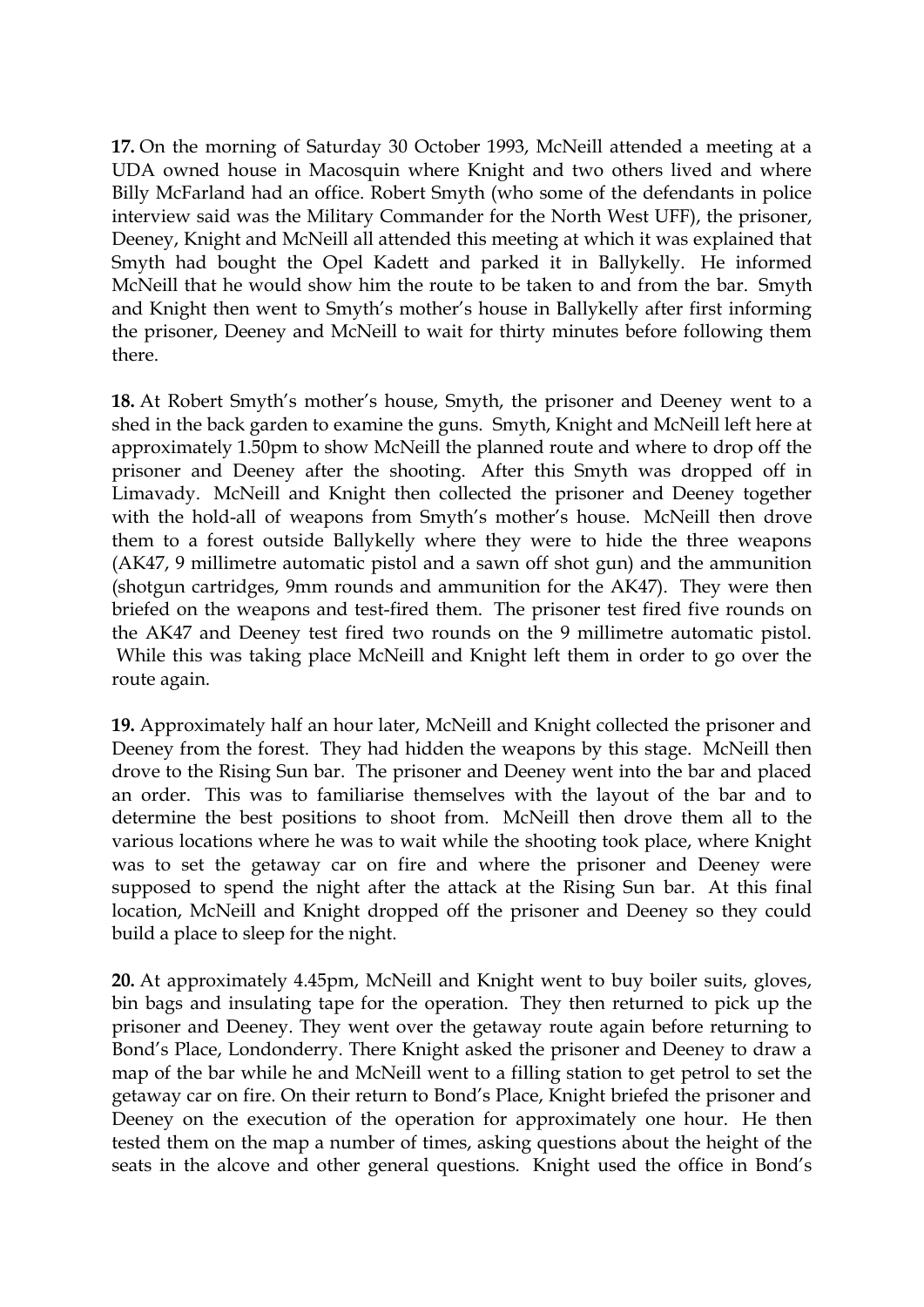Place as a mock up of the bar and positioned the prisoner and Deeney at the door. He schooled them on how to enter the bar and made them rehearse the shooting. It was agreed that Deeney would open the bar door first, the prisoner would then enter the bar and fire a magazine from the AK47 until it was empty. Then while the prisoner reloaded, Deeney would cover him and shoot at the heads of the men on the ground. When Deeney's gun was empty, the prisoner would take over again. When the prisoner's second magazine was empty, Deeney would fire four or five shots, saving a couple of shots to cover their withdrawal from the bar. This did not actually happen during the attack because, after Deeney had fired one shot at a woman's back while she was running away towards the dance hall, his gun jammed. He tried unsuccessfully to free the weapon.

**21.** As well as driving the 'clean car' to the pick up point after the shooting, it was agreed that McNeill would drive as a 'scout' car in front of the Opel Kadett carrying the gunmen to the scene of the shooting. He was to use a pre-arranged signal of tapping his brake lights three times to warn the car behind of any police check points ahead.

**22.** Following the briefing, McNeill and Knight left to go over the route another time and then returned to Bond's Place. They left there at about 9.15pm in McNeill's vehicle. Knight was dropped off to collect the Opel Kadett and then McNeill took the prisoner and Deeney to the forest in Ballykelly to collect the weapons from the hide. When they had recovered the weapons they were collected by Knight in the Opel Kadett.

# *Police interviews*

**23.** In his first police interview on 2 November 1993 the prisoner did not admit his involvement in the murders. He told police that on Saturday 30 October 1993 he had been in the house at 4 Bonds Place where he got drunk, got a Chinese take away with Deeney between 9pm and 9.30pm and then they went for a walk some time after 11pm. He said that after the walk they returned to the house at Bond's Place, sat for a while and then went to bed. He continued to deny his guilt during subsequent interviews.

**24.** During his fourth interview, the prisoner was informed that McNeill and Deeney had admitted their roles. He continued to deny involvement in the murders. In the fifth interview on 3 November 1993, it was put to the prisoner that he must have realised that the others were being interviewed about this massacre and that some had decided to tell their part in it. When asked why he could not admit his part he made no reply. The questioning continued but the prisoner remained silent with his head bowed. He was asked at length about his involvement but his response was either, "I've nothing to say" or "I didn't shoot them". In his seventh interview, he was told that his alibi witness, Deeney, had admitted his part. The prisoner made no reply to most of the questions in this interview.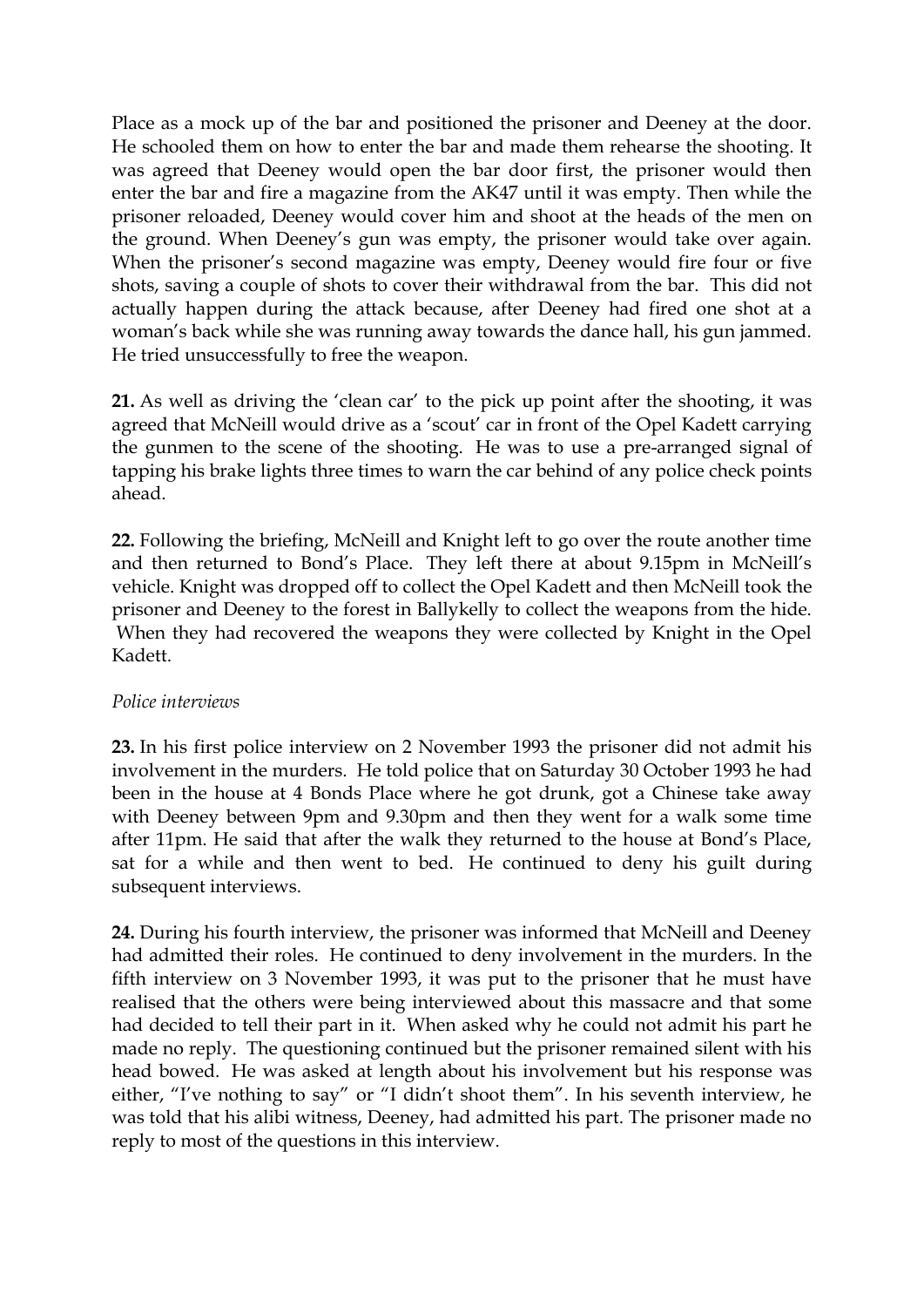**25.** In the ninth interview on 4 November 1993 the prisoner was shown a number of exhibits including the boiler suits, shot gun cartridges, the guns, the woollen masks, ammunition and other exhibits. When asked if he recognised the exhibits, the prisoner repeatedly answered, "Nothing to say". When questioned further the prisoner stated that he would not 'sink anybody'. In the eleventh interview on 4 November 1993 the prisoner was asked if he had any remorse and he replied, "I've nothing to say". In the fourteenth interview on 4 November 1993 the prisoner was shown some photographs of the victims' bodies found in the bar. He made no reply but sat with his head in his hands. He refused to answer most of the questions put to him. Later in the interview he began to cry but would not admit his part in the murders.

**26.** In the sixteenth interview on 5 November 1993 the prisoner was shown the photographs taken during the autopsy of one of the victims, Karen Thompson. He said that he felt terrible but would not be drawn on this. The prisoner asked to see Torrens Knight to see if he had admitted his involvement. He was taken to look through a peephole in the door of the room where Knight was being interviewed. On his return to the interview room, he said that he believed that Knight had admitted his part and agreed to tell the police about his involvement. He stated that he would not name anyone else but would only tell his part after he had spoken to Torrens Knight. He refused to sign the interview notes as he said he was scared of getting a stipulated sentence. He referred to Deeney having led the police to the weapons used in the murders at Greysteel and how that would help him. He stated that Deeney only fired one shot before his gun jammed but he [the prisoner] would be facing a "stip". [It is understood that he meant by this a stipulated sentence *i.e.* a sentence of life imprisonment with a recommendation that he should serve a minimum period.] He was asked if he would show any remorse for what he had done and he replied, "Aye it was a terrible job but I'll not sign the notes" (the interview notes). He was asked again later in the interview if he would show any remorse and the prisoner said, "Later after I have talked it over with my solicitor".

**27.** During the seventeenth interview on 5 November 1993 the prisoner was escorted to Torrens Knight's interview room. The prisoner asked Knight "Are you admitting?" Knight replied, "Aye I had no other option unfortunately". The prisoner was taken back to his own interview room and he then agreed to tell about the part that he had played but again indicated that he would not sign the interview notes. He only admitted his role and did so without providing full details on the basis that the other defendants would already have told the police these facts. He would not explain what he was doing before 9.30pm on 30 October 1993. In the eighteenth police interview Irwin stated that he was the gunman who had murdered the people in the Rising Sun Bar but would not go over his role again as he had done this in the previous interview. The prisoner did not wish to talk about it any further and said, "…It sickens me. I can't talk about it. I wish to God that it had never happened…"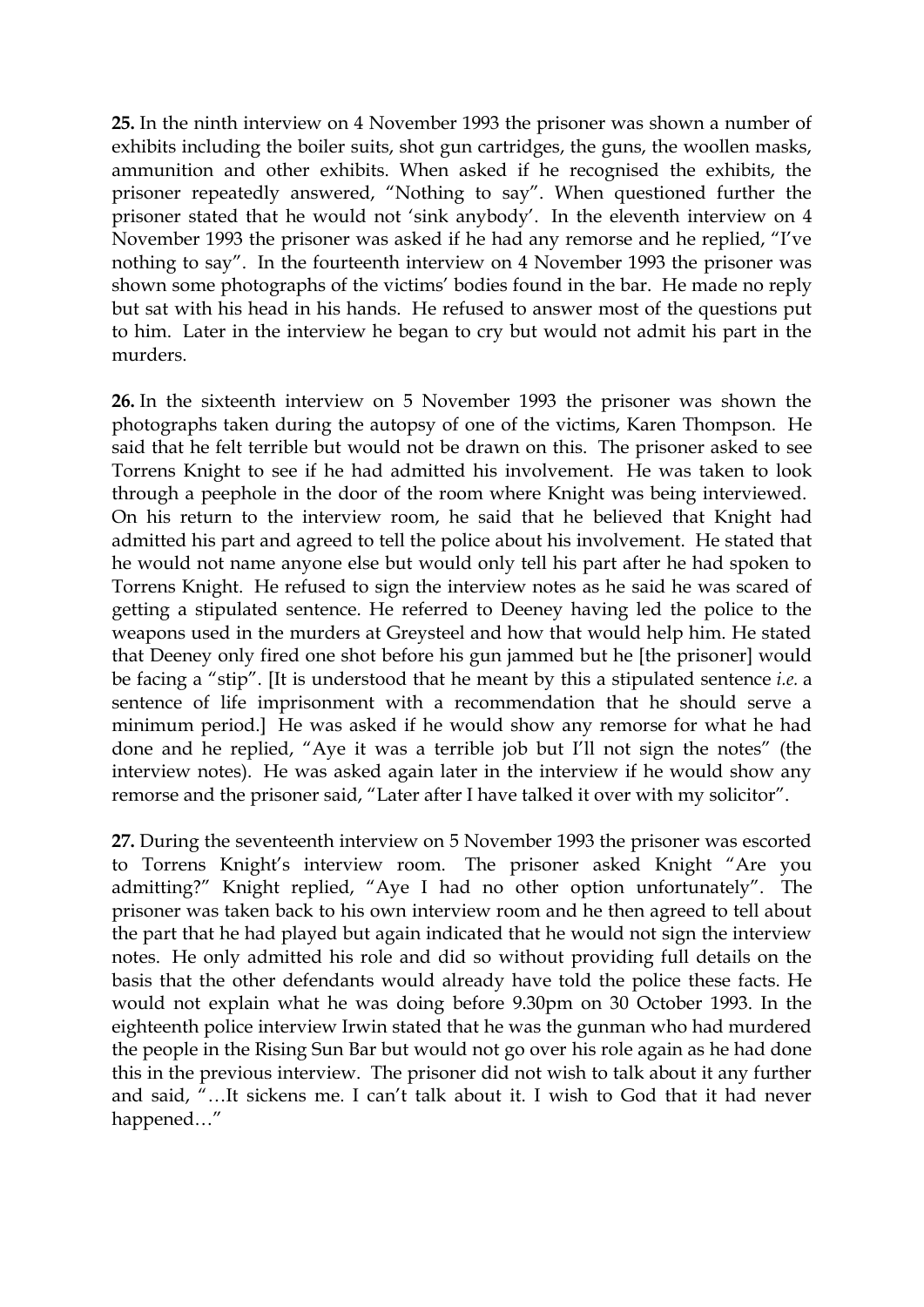**28.** During the nineteenth interview on 6 November 1993, the prisoner would not admit if the murders were on behalf of the UFF or if he was a member of the UFF. When asked where the weapons came from, the prisoner would not answer and said, "I'm not answering that because the other boys have told yous the whole story". In the twentieth interview on 6 November 1993, the prisoner would not tell the police anything about the planning of the operation because 'the other boys' had told them.

**29.** In the twenty-second interview the prisoner admitted the shooting at the bar was carried out under orders and that he was a member of the UFF. He told the police he became a member at the start of the year and that this was his first job. He said the attack in Greysteel was in retaliation for the bombing on the Shankill Road. When asked how he felt about what happened he said, "I am sick and disgusted now about innocent people". During the course of this interview, the prisoner said he could turn up a 9mm pistol wrapped in plastic which was hidden in a hedge but he would not say who gave it to him or where it came from.

**30.** On 7 November 1993, the prisoner accompanied police to a place where a gun was hidden which they then recovered. When asked where it came from, for how long it had been in the hide, who had given it to him, or whether it had been stolen, he would not answer.

## *Post mortem reports*

**31.** Autopsies were conducted on all those who had been killed in the bar. They were: -

### *John Francis Alexander Burns (54 years of age)*

In Mr Burns' case, death had been the result of bullet wounds to the trunk. The following is a passage from the post mortem report: -

> "… two bullets had entered the right side of the trunk. One had passed slightly forwards and to the left bruising and lacerating the heart before making its exit on the left side of the front of the chest. The other had entered the right flank and had passed downwards to the left lacerating the liver before making its exit on the outer side of the left buttock. These injuries caused his death despite treatment in hospital".

# *Stephen Gerard Mullan (20 years of age)*

The pathologist found that Stephen Mullan had been struck by three bullets. His death was also due to bullet wounds to the trunk. The pathologist described this victim's injuries: -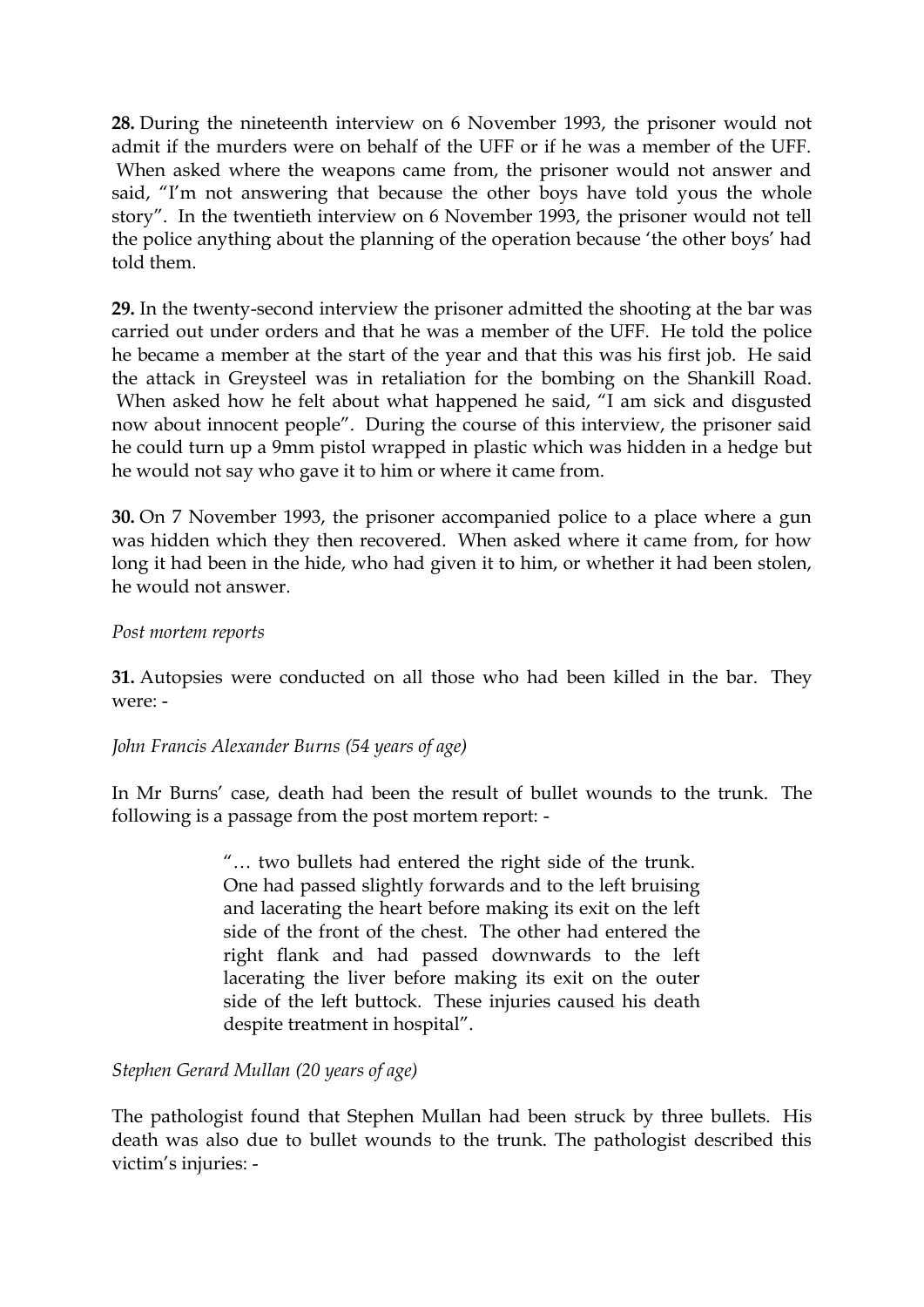"… a bullet had entered the front of the abdomen and had passed to the left lacerating the liver, the stomach, the spleen and the left kidney before making its exit on the left flank. Another bullet had entered the right side of the back and had passed upward lacerating the right lung before making its exit on the front of the right shoulder. The combined effect of these injuries caused his rapid death.

A further bullet had passed through the left arm fracturing the bone. However, this injury was less severe and so would not have accelerated death to any material extent".

#### *James Moore (82 years of age)*

The pathologist found that James Moore had been struck by at least four and possibly five bullets which had come from in front of him. Death was due to a bullet wound of the abdomen. His injuries were described in the following passage from the autopsy report: -

> "… a bullet had entered the right side of the front of the abdomen and had passed downwards and backwoods lacerating the intestines and the right external artery and vein, which carry blood to and from the right leg. It had then severely fractured the pelvis before making its exit on the back of the right buttock. These injuries would have caused his rapid death.

> A bullet had also passed through the right forearm and another had passed through the right leg and two others had grazed the outer side of the right arm. These injuries were of a trivial nature and would not have accelerated death".

### *Mary Patricia Duddy (59 years of age)*

The pathologist found that Mrs Duddy had been struck by three bullets which had come from her right. The pathologist stated that death was due to a bullet wound of the trunk and described this victim's injuries: -

> "… a bullet had entered the right flank and had passed upward lacerating the liver, the heart, the pulmonary trunk and the aorta before making its exit in front of the left armpit. It had then entered the left arm and had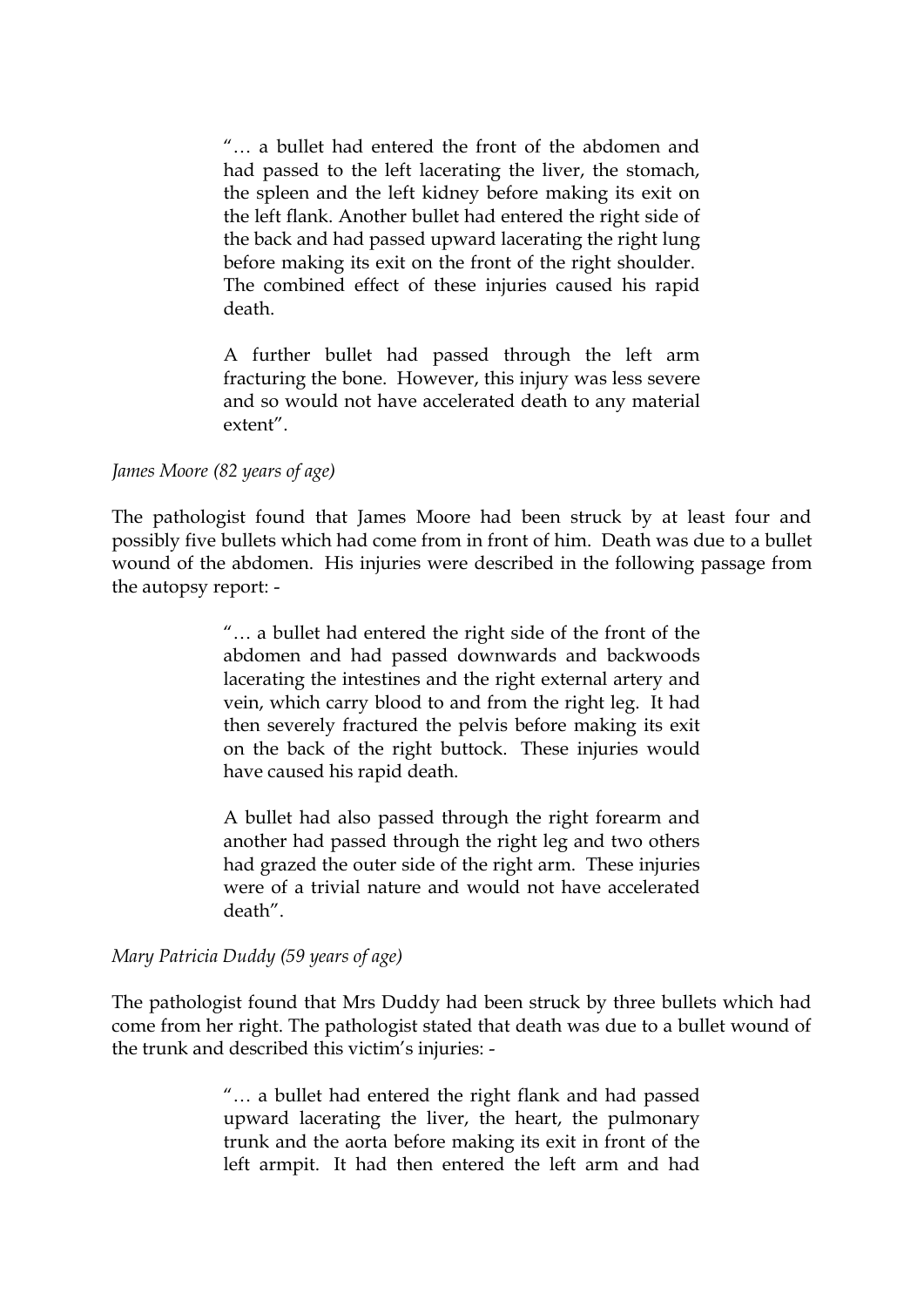lodged on the outer side of the arm. These injuries would have caused her rapid death.

A bullet had also passed through the right thigh whilst another bullet or a bullet fragment had grazed the right ankle. These injuries were not serious and would not have accelerated death".

### *Joseph McDermott (57 years of age)*

The pathologist stated that the death of this victim was due to bullet wounds of the abdomen. His injuries were described in the following passage: -

> "He had been struck by three bullets. Two had entered the right side of the chest and had passed downwards, backwards and to the left lacerating the liver and spleen before making their exits on the left side of the back. The other bullet had entered the right flank and had passed slightly upwards and to the left lacerating the liver, the aorta and the spleen before making its exit on the left flank. These injuries to the abdomen would have caused his rapid death".

### *John Moyne (50 years of age)*

Death in this case was due to a bullet wound of the chest. The victim's injuries included the following: -

> "… a bullet had entered the left side of the front of the chest and had passed backwoods lacerating the heart sac, the heart and the right lung before fracturing the seventh right rib and making its exit on the back. These injuries would have caused his rapid death.

> A bullet had also passed backwards through the soft tissues on the right flank but it had not damaged any of the internal organs. It would not, therefore, have accelerated death"

### *Karen Thompson (19 years of age)*

The pathologist found that Karen Thompson had been struck by three bullets which had come from her right. He described this victim's injuries: -

> "… a bullet had entered just behind the outer opening of the right ear and had passed forwards to the left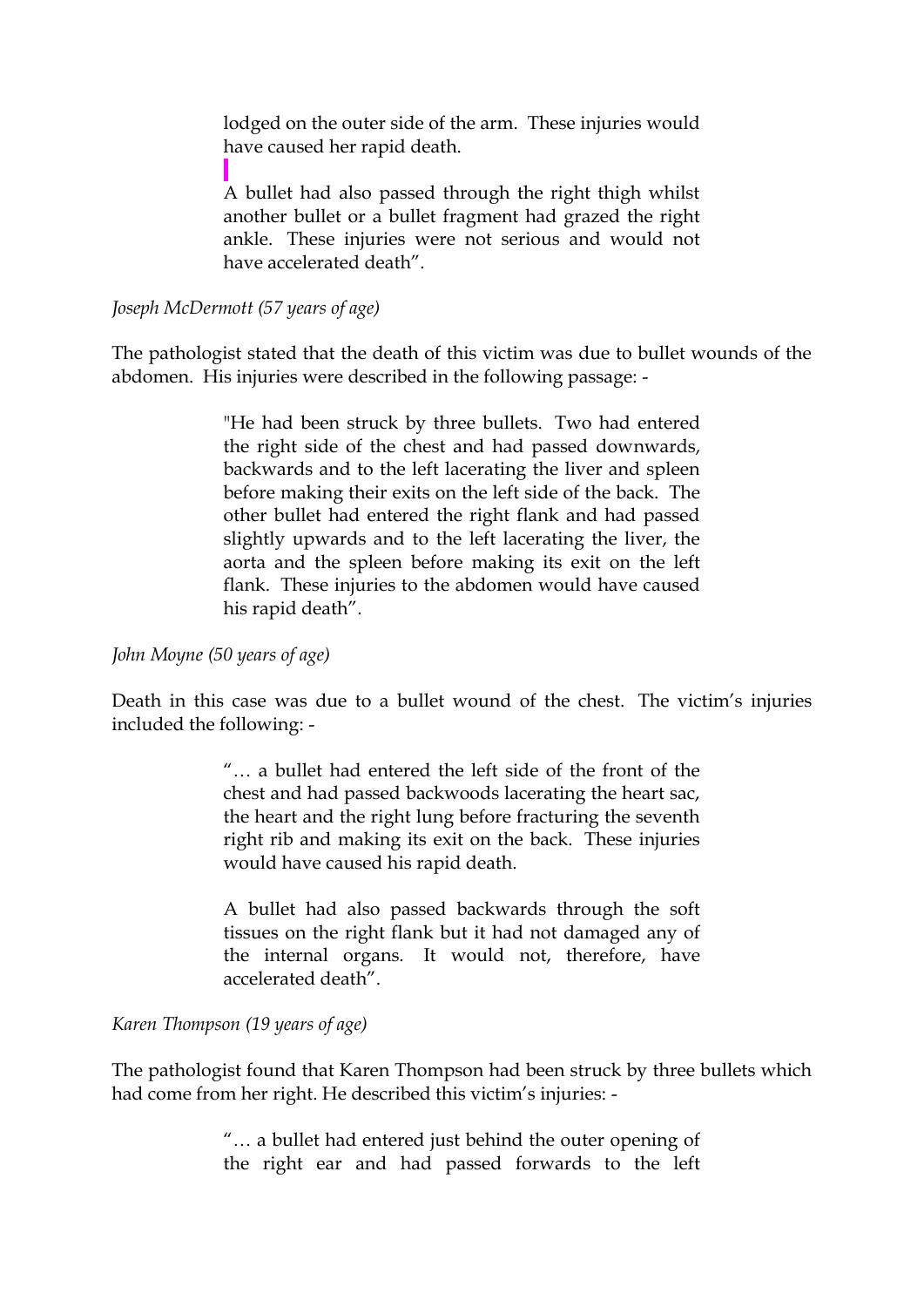fracturing the base of the skull and bruising the brain. The brain subsequently became swollen and this swelling, together with the initial injuries, would have caused her rapid death.

A bullet had also entered the right flank and had passed backwards to the left through the soft tissues on the back to make its exit on the left side of the back. A further bullet had also entered the inner side of the left knee and had made its exit on the back of the thigh. These injuries were not serious and would not have accelerated death".

## *Samuel Victor Montgomery – (76 years of age)*

Mr Montgomery died some months after the attack. The following is the relevant extract from the post mortem: -

> "[His injuries] necessitated an operation to remove the bullet jacket and fixation of the thigh bone. As a result of the injury and his immobilisation, blood clots formed in the calf veins. Portions of these clots eventually became detached and travelled via the blood stream to the lungs where they blocked the main arteries to each. This prevented the normal blood flow around the body and precipitated his sudden collapse and death. His death was thus a delayed effect of his bullet wound almost 6 months earlier.

> He had suffered from diabetes and a raised blood pressure and a post-mortem examination revealed severe degenerative narrowing of the left coronary artery of the heart. However, these conditions played no part in the death."

### *The charges of attempted murder*

**32.** The following persons were injured as a result of the shooting and these injuries formed the basis of the charges of attempted murder: -

### *Rose Fahy*

She sustained an entrance wound on the left back and a larger exit wound on the back of her left shoulder. She had a further wound on the outer aspect of her left thigh. These wounds were consistent with having been struck twice by gunfire. She was admitted to Altnagelvin Hospital for further management of injuries.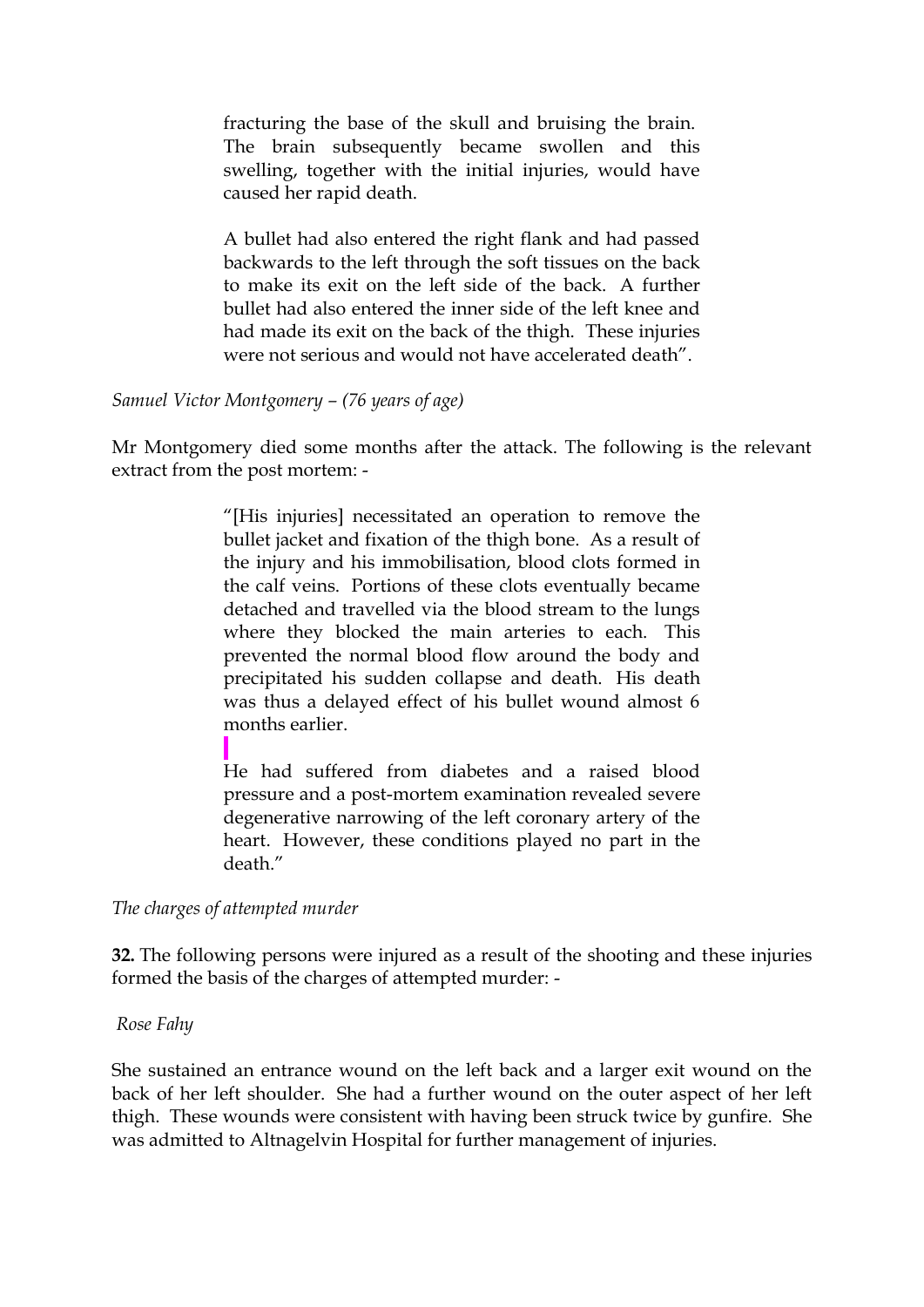#### *Nellie Burns*

There was a small 1 cm entrance gun shot wound to her left buttock and no sign of an exit wound. She suffered marked blood loss due to her injuries. An X-ray showed there was a fracture of the hip bone. She sustained severe injuries to internal organs and required emergency surgery. She was transferred to intensive care.

#### *Lorraine Gormley*

The victim sustained bullet wounds to her left upper arm. Her wound was dressed and she was given painkillers. A few days later in casualty she had secondary closure of the entrance and exit wounds in her arm.

### *Margaret Kathleen Fleming*

This victim was shot in her arm and left breast and required an operation to remove the shrapnel on 31 October 1993.

#### *Christine Elizabeth O'Donnell*

This victim sustained bullet wounds in her left arm, left breast, right breast and right arm. A bullet had entered her left arm; it travelled through both breasts and exited through her right arm. All her wounds were excised under general anaesthetic. Most of the wounds were closed with drainage except that on her right elbow.

### *The personal background of the prisoner*

**33.** The prisoner was born on 14 January 1973 in Londonderry. The 'report on accused person', prepared by the Royal Ulster Constabulary in February 1995, indicated that he had been educated to secondary level standard. He had been unemployed since leaving school. It also stated that the prisoner was a single man, coming from a family of 4 boys and 1 girl. The family owned their home.

**34.** During police interviews the prisoner indicated that he had a girlfriend. He also stated that he went to Birmingham in August 1992 for a short period where he shared a flat with his brother before finding his own place to live. While he was in Birmingham he was unemployed. At the time of interview, the prisoner claimed he had been living at 4 Bond's Place for 2½ months. He said that he had joined the LPA when he was sixteen years old and that before he joined the UFF, he was in the UDA. The prisoner claimed he joined the UFF at the start of 1993.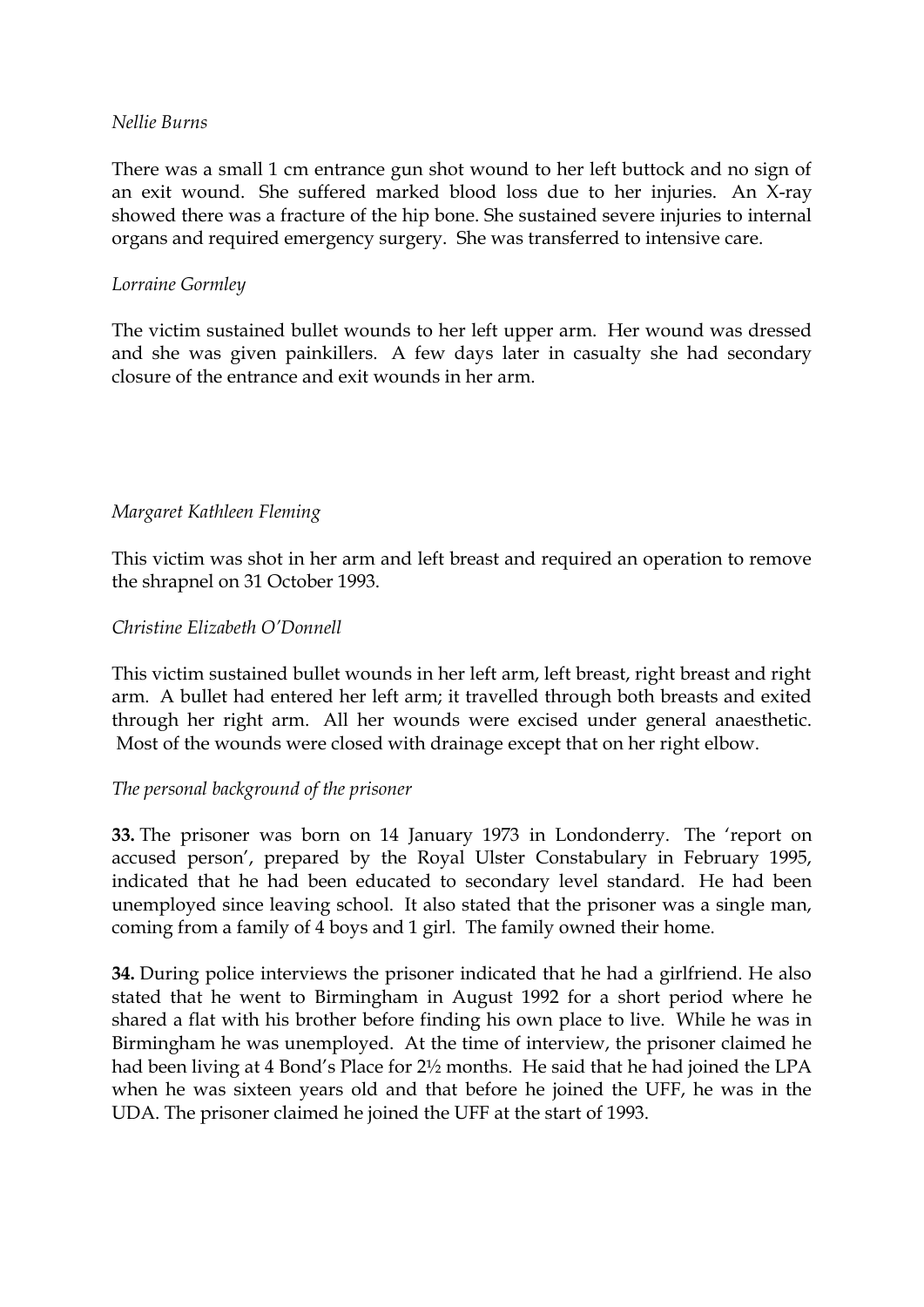**35.** Irwin had appeared in a criminal court on minor charges of disorderly behaviour and theft on 9 September 1991 for which he was fined. At the time of his trial on these charges he had no other convictions.

*The judge's sentencing remarks*

**36.** In his sentencing remarks, Carswell LJ commented on the callous and coldblooded nature of the offences committed by the defendants: -

> "You have pleaded guilty to a series of offences which appalled and disgusted all the right-thinking people in this community. In your various ways you were concerned in or connected with one of the most callous and cold-blooded massacres in the catalogue of so many heinous crimes committed in this Province. Comparing atrocities would be as fruitless as it would be painful. It is sufficient to say that on the scale of barbarities which have been perpetrated by cold-hearted practitioners of violence over the last quarter of a century the Greysteel murders rank very high. There is nothing that can be said by way of mitigation in the case of those directly concerned, save that they have now faced up to their responsibility for what they did, pleaded guilty to their crimes and publicly expressed their regret".

**37.** Having imposed the mandatory penalty of life imprisonment on the murder charges, Carswell LJ went on to consider whether it was necessary to recommend a minimum term that should be served: -

> "In respect of the murder charges to which you other defendants have pleaded guilty, the sentence which I must impose is fixed by law at imprisonment for life. I have had to give very serious consideration to the question whether I should exercise the power conferred upon me by section 1 of the Northern Ireland (Emergency Provisions) Act 1973 to declare a period which I recommend as the minimum period which should elapse before you should be released from prison. If you had contested the charges and been found guilty, I should unhesitatingly have made such a recommendation and made it for a very lengthy period. It is, however, a longestablished cardinal principle of sentencing that where a defendant has pleaded guilty, accepted responsibility for his crimes and expressed remorse the court should temper its punishment and reduce to some extent the sentence which it would otherwise have regarded as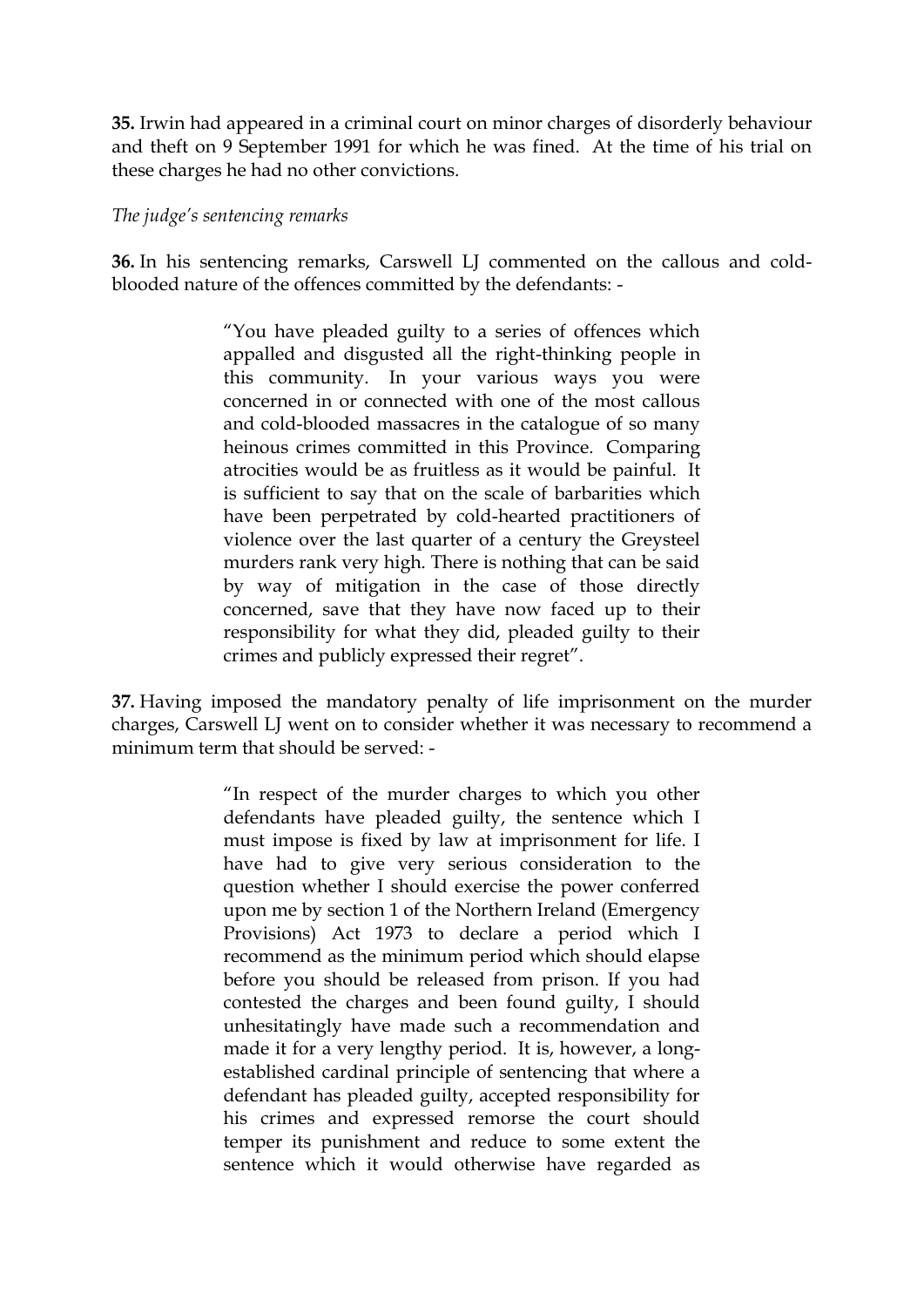appropriate. In the case of a life sentence I think that the court can in an appropriate case give effect to this principle by modifying or omitting the recommendation as to a minimum period which it is minded to make. I have given long and careful consideration to this question and decided for these reasons I do not propose to exercise my power to make a recommendation in respect of any of you."

#### *Representations made on behalf of the prisoner*

**38.** I will annex to this ruling the written submissions made by his solicitors on behalf of the prisoner. In those submissions the solicitors refer to three cases in which tariffs have been imposed either by the Crown Court or in a tariff hearing such as the present. In the first of these, *R v Larmour* [2004] NICC 4, the prisoner was sentenced to life imprisonment for the murder of a Catholic taxi driver and, on a separate occasion, for the murder of a Protestant because he was "not liked in the area". The judge in his sentencing remarks referred to the prisoner expressing remorse and pleading guilty and to his confessions being the only evidence against him. The prisoner in that case was also diagnosed with Huntington's chorea, a degenerative disease of the brain, where he was already in need of full time care and would become increasingly disabled. It was accepted by the Crown that this condition should be taken into account in fixing the tariff. In the tariff ruling that I subsequently gave, I concluded that the higher starting point of 15/16 years would be fully justified: –

> "There were two murders; they were politically motivated and Mr Campbell's murder was carried out at least partly to defeat the ends of justice, as he had been a witness to the names and faces of the prisoner and his accomplices. Moreover, Mr Campbell was particularly vulnerable. He was working as a taxi driver, an oftentargeted group, at the height of the troubles".  $[1]$

**39.** In *Larmour* there were several, significant aggravating factors - the murders were planned and premeditated; illegal firearms were used and the prisoner was armed in advance. In both instances the undoubted intention was to kill. In relation to mitigating factors, I said:

> "15. Apart from his medical condition, the principal mitigating factor is the prisoner's approach to the case after arrest. He made full admissions to the police and later pleaded guilty. A further mitigating factor is his youth – the prisoner was aged just 21 at the time of the murders.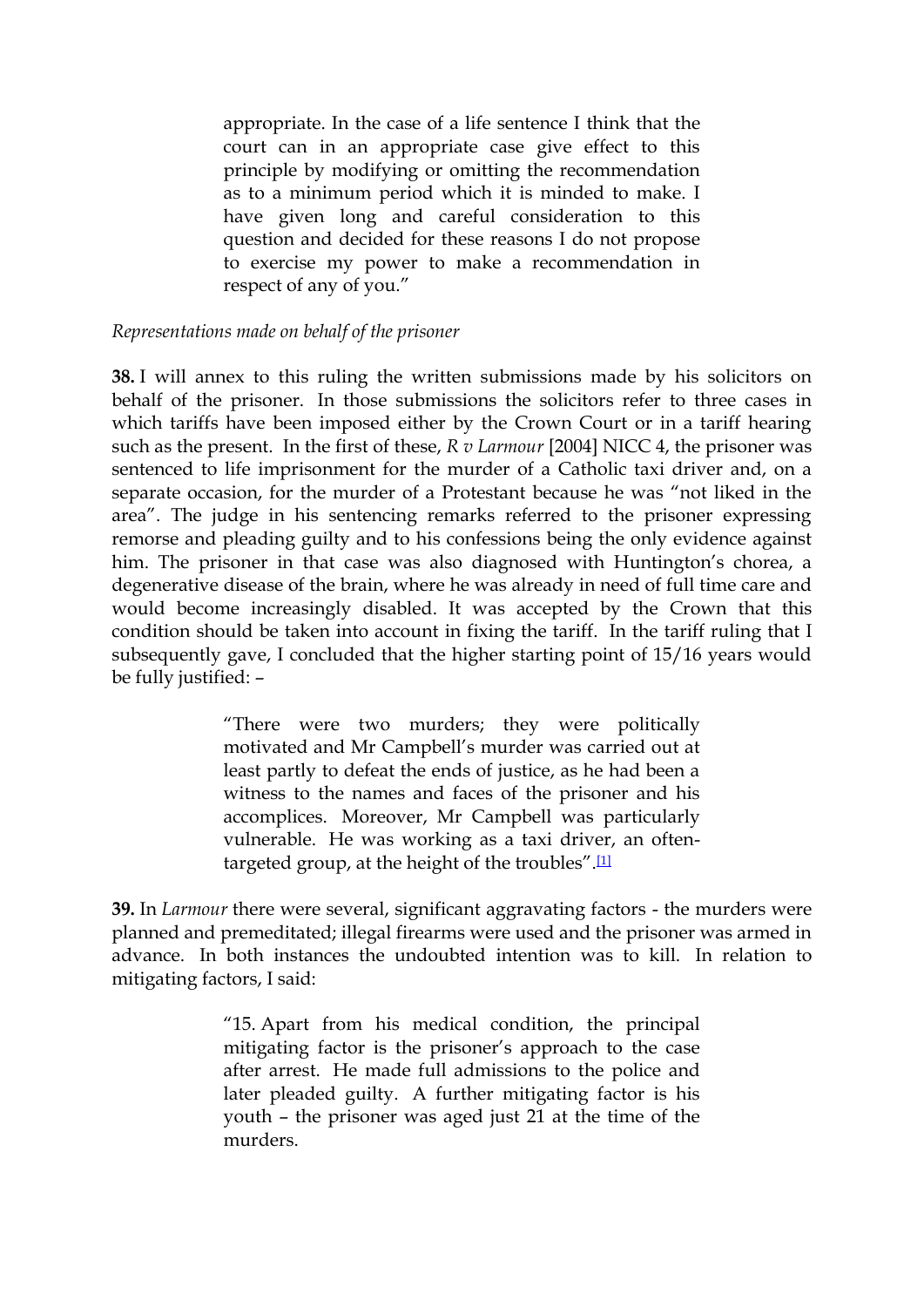**40.** There are several features which distinguish *Larmour* from the present case. In the first instance the number of people killed is substantially greater. Secondly, unlike Larmour, the prisoner in the present case does not suffer from a grossly debilitating medical condition. Thirdly, Larmour admitted his guilt during police interview and pleaded guilty from the outset. The tariff fixed in that case (15 years) is not in any way indicative of the appropriate minimum period in the present case.

**41.** In *R v Barrett* [2004] NICC 28, a minimum period of twenty-two years was imposed on a prisoner who had pleaded guilty to the murder of Patrick Finucane, a solicitor, who was killed in the presence of his wife and children. The sentencing judge, Weir J, expressed the strong view that murder was committed in order to intimidate and deter other members of the legal profession from carrying out their duty to represent without fear or favour all those who came to them for professional advice and assistance. Again, that case is readily distinguishable from the present. Only one murder was involved and while it was a ruthless and brutal murder it does not begin to compare in terms of barbarity with the killings involved in the present case.

**42.** The third case referred to by the prisoner's solicitors is that of *R v Clifford McKeown* [2003] NICC 3. That case involved the murder of a Catholic taxi driver. It was a random killing based solely on the victim's religion. A number of features made it especially serious - it was a professional killing (in the sense that it was a premeditated execution by firearm), it was politically motivated, the victim was providing a public service, he was particularly vulnerable and was deliberately targeted because of his religion. The defendant contested the charge and a minimum period of twenty-four years was imposed. Again, however, despite the terrible circumstances of that case, it could not be considered to rank remotely alongside the present on a scale of horror.

**43.** Mr Harvey, in his oral submissions, relied heavily on the fact that Carswell LJ had decided not to make a recommendation as to a minimum term to be served by the prisoner. It was clear, he argued, that the trial judge did not consider an "inordinate" term would be appropriate. Counsel emphasised the youth of the prisoner at the time that these offences were committed and said that the fact that he had begun to make admissions, albeit of a limited nature, after he had been shown photographs of those who had been murdered, afforded clear evidence of the genuineness of his professed remorse.

# *Practice Statement*

**44.** In *R v McCandless & others* [2004] NICA 1 the Court of Appeal held that the *Practice Statement* issued by Lord Woolf CJ and reported at [2002] 3 All ER 412 should be applied by sentencers in this jurisdiction who were required to fix tariffs under the 2001 Order. The relevant parts of the *Practice Statement* for the purpose of this case are as follows: -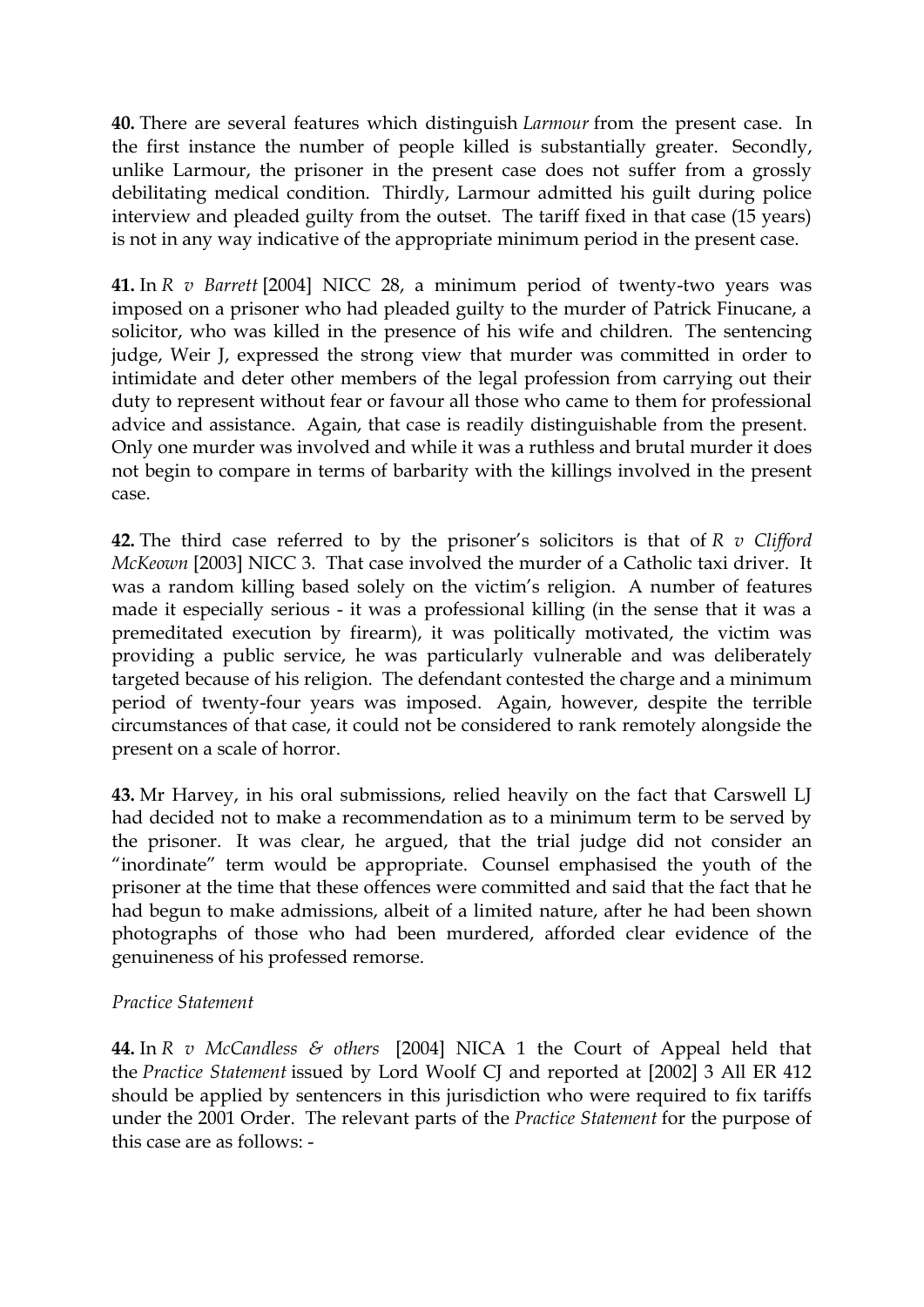## *"The normal starting point of 12 years*

10. Cases falling within this starting point will normally involve the killing of an adult victim, arising from a quarrel or loss of temper between two people known to each other. It will not have the characteristics referred to in para 12. Exceptionally, the starting point may be reduced because of the sort of circumstances described in the next paragraph.

11. The normal starting point can be reduced because the murder is one where the offender's culpability is significantly reduced, for example, because: (a) the case came close to the borderline between murder and manslaughter; or (b) the offender suffered from mental disorder, or from a mental disability which lowered the degree of his criminal responsibility for the killing, although not affording a defence of diminished responsibility; or (c) the offender was provoked (in a non-technical sense), such as by prolonged and eventually unsupportable stress; or (d) the case involved an overreaction in self-defence; or (e) the offence was a mercy killing. These factors could justify a reduction to eight/nine years (equivalent to 16/18 years).

### *The higher starting point of 15/16 years*

12. The higher starting point will apply to cases where the offender's culpability was exceptionally high or the victim was in a particularly vulnerable position. Such cases will be characterised by a feature which makes the crime especially serious, such as: (a) the killing was 'professional' or a contract killing; (b) the killing was politically motivated; (c) the killing was done for gain (in the course of a burglary, robbery etc.); (d) the killing was intended to defeat the ends of justice (as in the killing of a witness or potential witness); (e) the victim was providing a public service; (f) the victim was a child or was otherwise vulnerable; (g) the killing was racially aggravated; (h) the victim was deliberately targeted because of his or her religion or sexual orientation; (i) there was evidence of sadism, gratuitous violence or sexual maltreatment, humiliation or degradation of the victim before the killing; (j) extensive and/or multiple injuries were inflicted on the victim before death; (k) the offender committed multiple murders.

### *Variation of the starting point*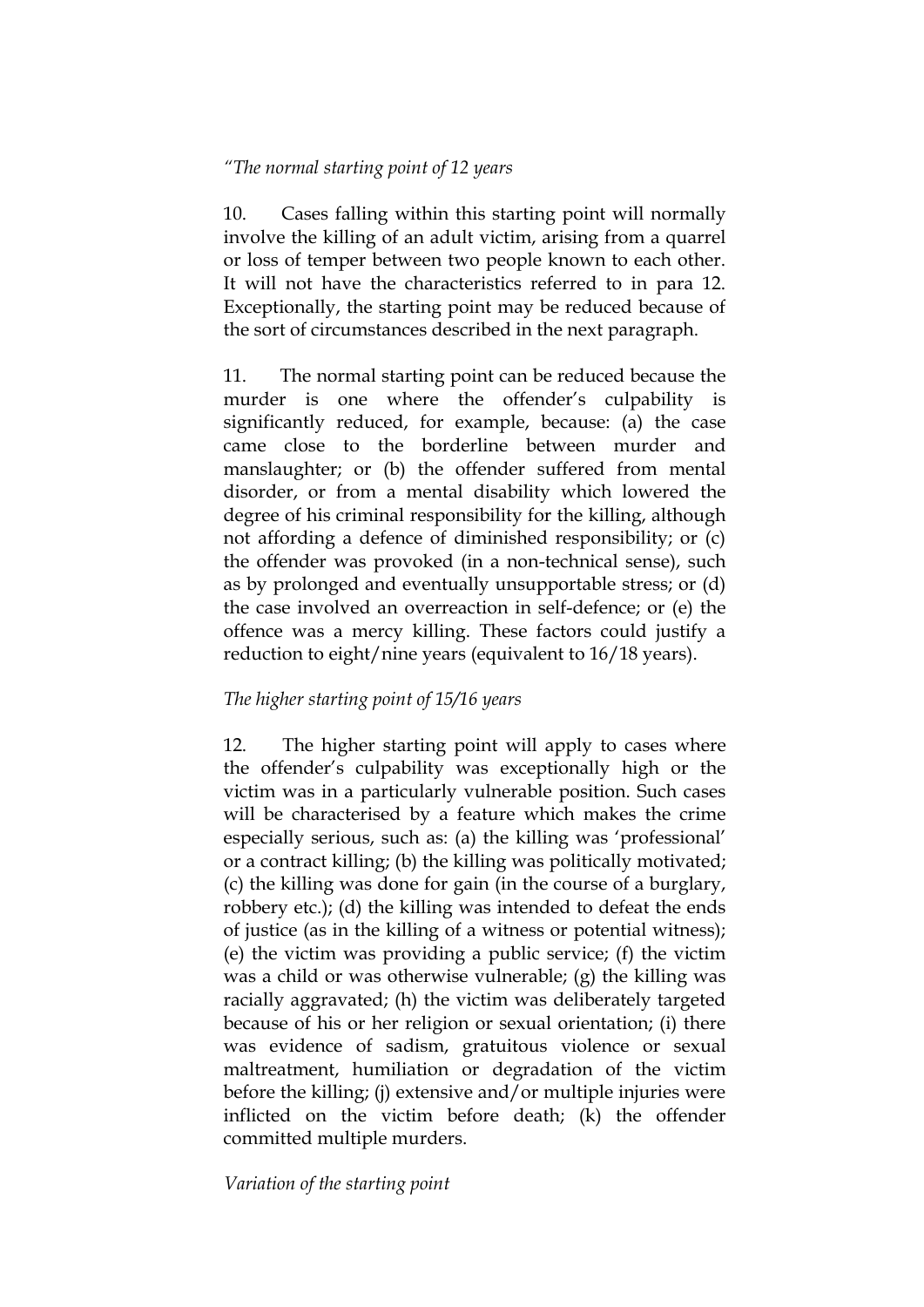13. Whichever starting point is selected in a particular case, it may be appropriate for the trial judge to vary the starting point upwards or downwards, to take account of aggravating or mitigating factors, which relate to either the offence or the offender, in the particular case.

14. Aggravating factors relating to the offence can include: (a) the fact that the killing was planned; (b) the use of a firearm; (c) arming with a weapon in advance; (d) concealment of the body, destruction of the crime scene and/or dismemberment of the body; (e) particularly in domestic violence cases, the fact that the murder was the culmination of cruel and violent behaviour by the offender over a period of time.

15. Aggravating factors relating to the offender will include the offender's previous record and failures to respond to previous sentences, to the extent that this is relevant to culpability rather than to risk.

16. Mitigating factors relating to the offence will include: (a) an intention to cause grievous bodily harm, rather than to kill; (b) spontaneity and lack of pre-meditation.

17. Mitigating factors relating to the offender may include: (a) the offender's age; (b) clear evidence of remorse or contrition; (c) a timely plea of guilty.

### *Very serious cases*

18. A substantial upward adjustment may be appropriate in the most serious cases, for example, those involving a substantial number of murders, or if there are several factors identified as attracting the higher starting point present. In suitable cases, the result might even be a minimum term of 30 years (equivalent to 60 years) which would offer little or no hope of the offender's eventual release. In cases of exceptional gravity, the judge, rather than setting a whole life minimum term, can state that there is no minimum period which could properly be set in that particular case.

19. Among the categories of case referred to in paragraph 12, some offences may be especially grave. These include cases in which the victim was performing his duties as a prison officer at the time of the crime or the offence was a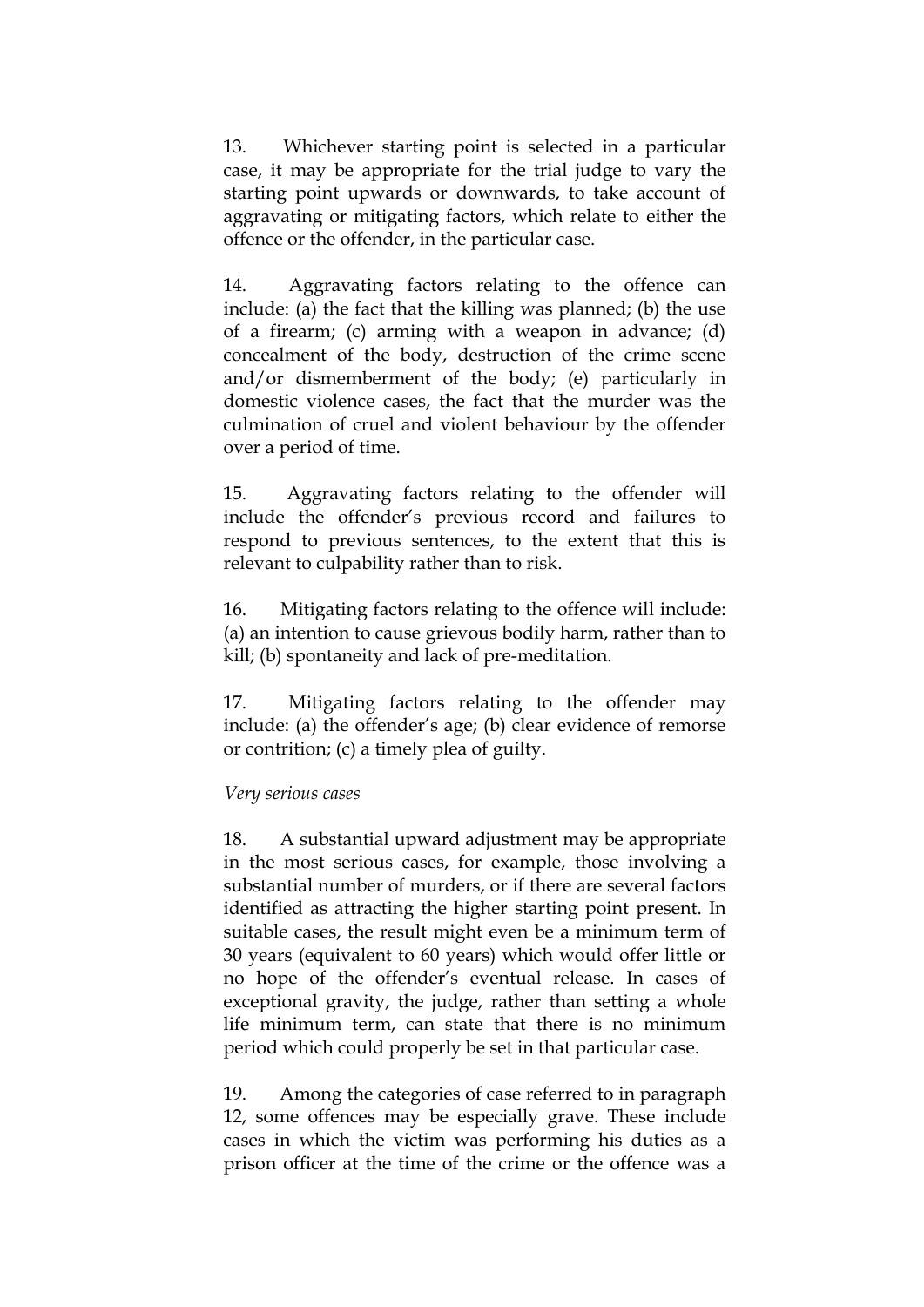terrorist or sexual or sadistic murder or involved a young child. In such a case, a term of 20 years and upwards could be appropriate."

#### *Conclusions*

**45.** This is, without question, a higher starting point case. It was politically motivated. The victims were completely vulnerable to the prisoner's depredations. They were deliberately targeted because of their religion. Multiple murders were committed. This was a meticulously planned, ruthlessly executed series of assassinations. They were therefore 'professional' killings in the sense that that term has been used in paragraph 12 of the Practice Statement.

**46.** This case also undoubtedly qualifies for inclusion in that category referred to in paragraph 18 of the Practice Statement. A substantial upward adjustment is necessary to reflect the presence of so many of the factors outlined in paragraph 12. It also warrants inclusion in this category because of the number of people killed. It is a case in which a whole life tariff is obviously a possible outcome and one which must be seriously considered.

**47.** The case is also one which falls to be considered under paragraph 19 of the Practice Statement. This was clearly a terrorist enterprise. A single terrorist murder can, in the terms of paragraph 19, attract a tariff of twenty years and upwards. Several terrorist murders, particularly of entirely innocent individuals, will merit a substantially greater period.

**48.** Aggravating factors in relation to the offences are plainly present in that the killings were planned; firearms were used and the prisoner armed himself with a weapon in advance. There are no mitigating factors so far as the offences are concerned. The only clear mitigating features relating to the prisoner are his plea of guilty and his youth. His plea was not timeous, however, and the discount that might otherwise have been applied on account of it must be commensurately reduced. The fact that he was young at the time of the offences, particularly since he was much younger than more sinister people who planned and directed this appalling murderous attack on innocent people, must be carefully weighed in his favour.

**49.** It is claimed that the prisoner has experienced remorse and the trial judge appears to have given him credit for this. In the materials that I have considered, however, I have been unable to detect compelling evidence of a profound sense of remorse, particularly in light of how the prisoner met the charges after his arrest. In the fourteenth interview, when the prisoner was shown photographs of some of the bodies found in the Rising Sun bar, he began to cry but still did not admit his part in the murders. After being shown the autopsy photographs of one of the victims, the prisoner said that he felt terrible but this did not prompt him to admit his part in the massacre. In his sixteenth interview, when asked if he would show any remorse for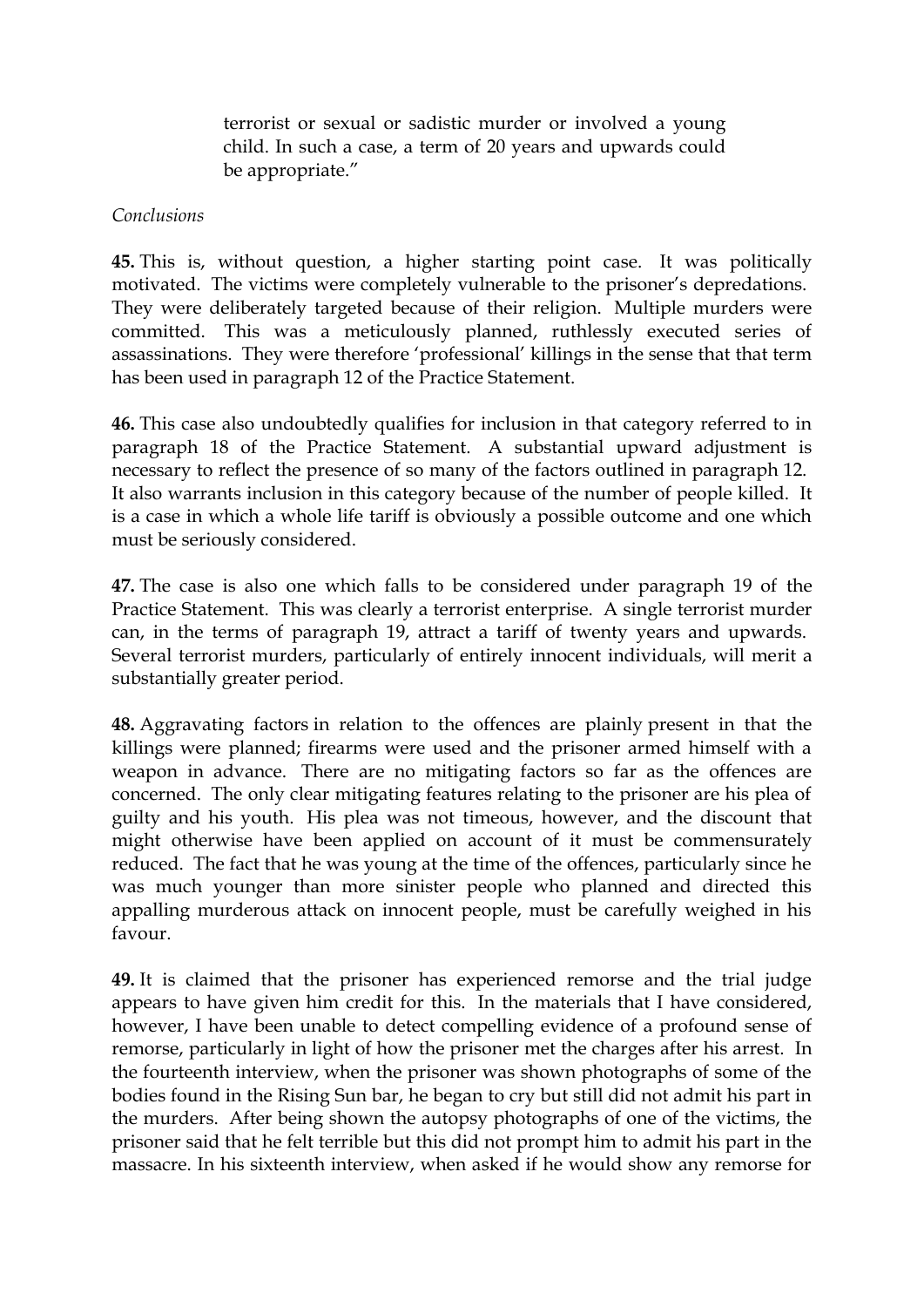what he had done he gave the remarkable reply, "Later after I have talked it over with my solicitor". In the twenty-second interview, by which time he had admitted his role in the attack, when asked how he felt about what had happened, he said, "I am sick and disgusted now about innocent people".

**50.** As was said in *R v Ryan Quinn* [2006] NICA 27, it is frequently difficult to distinguish authentic regret for one's actions from unhappiness and distress for one's plight as a result of those actions. In my judgment, the prisoner's reaction to his involvement in these terrible murders partakes more strongly of the latter of these.

**51.** I have also taken into account that the prisoner did lead police to an illegal weapon, although I have had to bear in mind that he refused to answer questions about it.

**52.** Many innocent lives were lost in this unspeakable massacre. Many more lives have been shattered either through physical injury, the trauma of being present at the awful scene or through bereavement. The lives of many families have been shattered and destroyed by this wanton, outrageous, inexcusable attack. Having carefully reviewed all these matters and reflected on all that has been submitted on the prisoner's behalf, including those submissions to which I have not made express reference in this ruling, I have concluded that the appropriate minimum period in his case is thirty years. This will include the time spent on remand.

**ANNEX**

# **IN THE MATTER OF:**

### **The Queen v Steven Irwin**

### **Life Sentences (NI) Order 2001**

#### **Tariff Setting**

1. Steven Irwin was sentenced to life imprisonment in respect of 8 counts of murder, together with a sentence of 20 years imprisonment each on four offences of attempted murder, 18 years imprisonment on a count of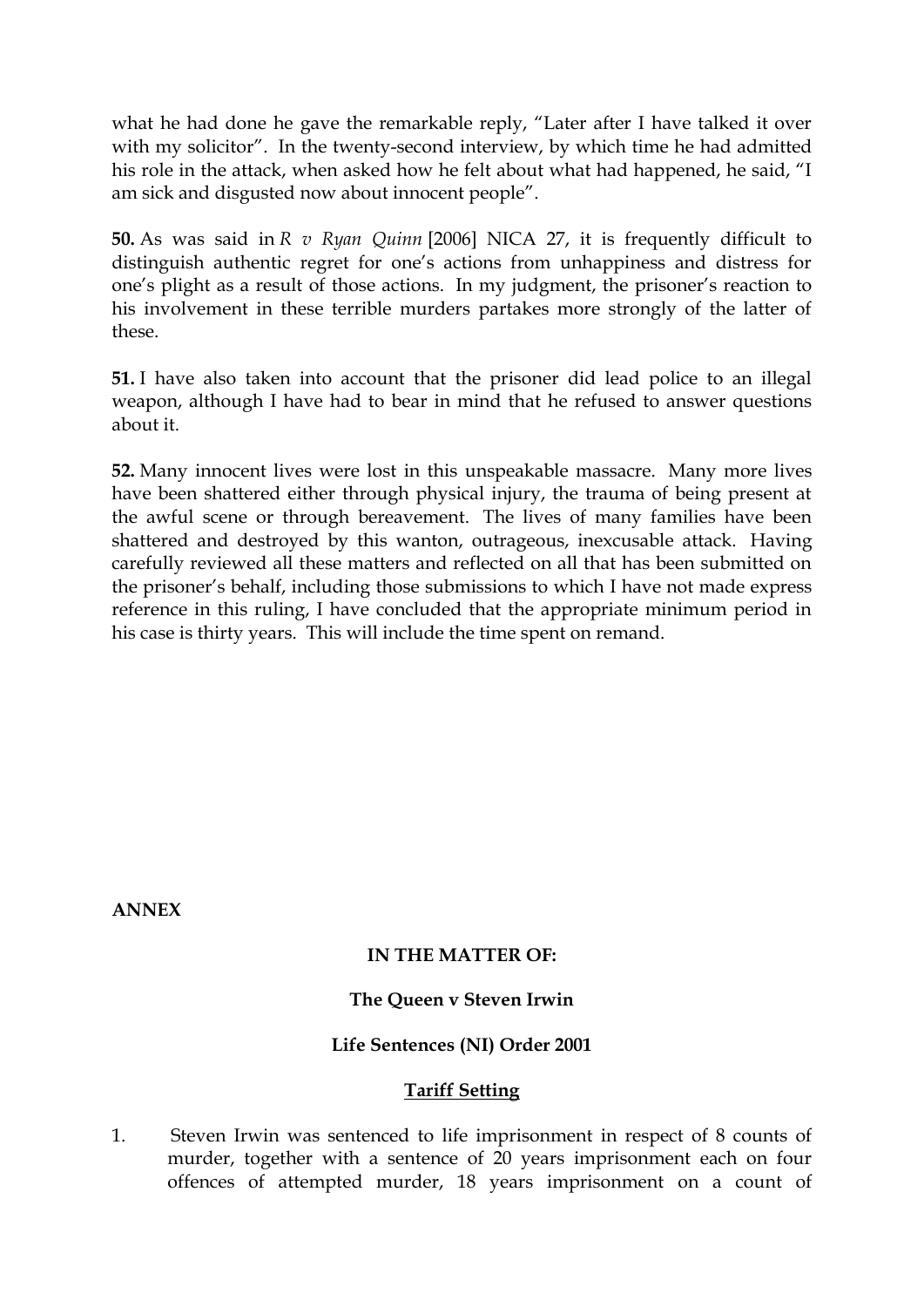possession of firearms and ammunition and 7 years imprisonment on a count of membership of a proscribed organization namely the UFF. All sentences were ordered to run concurrently.

- 2. The Judge in sentencing the Defendant was clear in his view that the offending in this case ranked at a very high level "on the scale of barbarities which have been perpetrated by cold blooded practitioners of violence over the last quarter of a century"
- 3. The Defendant had pleaded guilty. During police interviews the Defendant had admitted his guilt and had expressed his remorse and regret.
- 4. The Learned Trial Judge took account of the plea of guilty entered to the Court and the public expression of remorse. The Learned Trial Judge declared'

"it is... .a long established cardinal principle of sentencing that where a Defendant has pleaded guilty, accepted responsibility for his crimes and expressed remorse that Court should temper its punishment and reduce to some extent the sentence which it otherwise would have regarded as appropriate. In the case of a life sentence I think that the Court can in an appropriate case give effect to this principle by modifying or omitting the recommendation as to a minimum period which it is minded to make."

- 5. Under Article 11 of the Life Sentences (NI) Order 2001, the tariff represents the appropriate sentence for retribution and deterrence and is the length of time the prisoner will serve before his case is sent to the Life Sentence Review Commissioners who will assess suitability for release on the basis of risk.
- 6. In R v McCandless & others [2004] NICA 1 the Court of Appeal held that the Practice Statement issued by Lord Woolf CJ and reported at [2002] 3 All ER 412 should be applied by sentencers in this jurisdiction who were required to fix tariffs under the 2001 Order. The relevant parts of the Practice Statement for the purpose of this case are as follows: -

*"The normal starting point of 12 years*

- 10. Cases falling within this starting point will normally involve the killing of an adult victim, arising from a quarrel or loss of temper between two people known to each other. It will not have the characteristics referred to in para 12. Exceptionally, the starting point may be reduced because of the sort of circumstances described in the next paragraph.
- 11. The normal starting point can be reduced because the murder is one where the offender's culpability is significantly reduced, for example,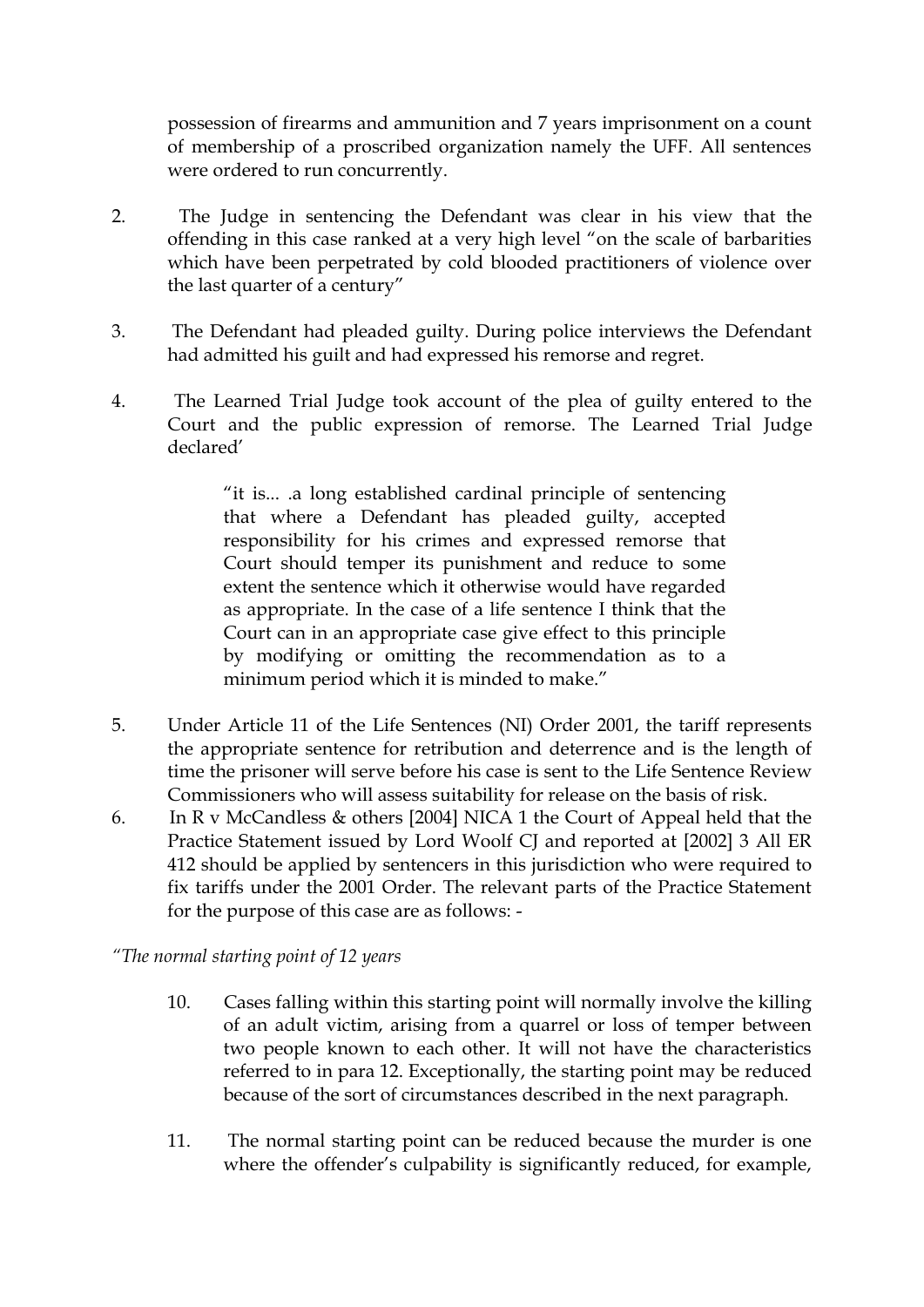because: (a) the case came close to the borderline between murder and manslaughter; or (b) the offender suffered from mental disorder, or from a mental disability which lowered the degree of his criminal responsibility for the killing, although not affording a defence of diminished responsibility; or (c) the offender was provoked (in a nontechnical sense), such as by prolonged and eventually unsupportable stress; or (d) the case involved an overreaction in self-defence; or (e) the offence was a mercy killing. These factors could justify a reduction to eight/nine years (equivalent to 16/18 years).

## *The higher starting point of 15/16 years*

12. The higher starting point will apply to cases where the offender's culpability was exceptionally high or the victim was in a particularly vulnerable position. Such cases will be characterised by a feature which makes the crime especially serious, such as: (a) the killing was 'professional' or a contract killing; (b) the killing was politically motivated; (c) the killing was done for gain (in the course of a burglary, robbery etc.); (d) the killing was intended to defeat the ends of justice (as in the killing of a witness or potential witness); (e) the victim was providing a public service; (f) the victim was a child or was otherwise vulnerable; (g) the killing was racially aggravated; (h) the victim was deliberately targeted because of his or her religion or sexual orientation; (i) there was evidence of sadism, gratuitous violence or sexual maltreatment, humiliation or degradation of the victim before the killing; (j) extensive and/or multiple injuries were inflicted on the victim before death; (k) the offender committed multiple murders.

### *Variation of the starting point*

- 13. Whichever starting point is selected in a particular case, it may be appropriate or the trial judge to vary the starting point upwards or downwards, to take account of aggravating or mitigating factors, which relate to either the offence or the offender, in the particular case.
- 14. Aggravating factors relating to the offence can include: (a) the fact that the killing was planned; (b) the use of a firearm; (c) arming with a weapon in advance; (d) concealment of the body, destruction of the crime scene and/or dismemberment of the body; (e) particularly in domestic violence cases, the fact that the murder was the culmination of cruel and violent behaviour by the offender over a period of time.
- 15. Aggravating factors relating to the offender will include the offender's previous record and failures to respond to previous sentences, to the extent that this is relevant to culpability rather than to risk.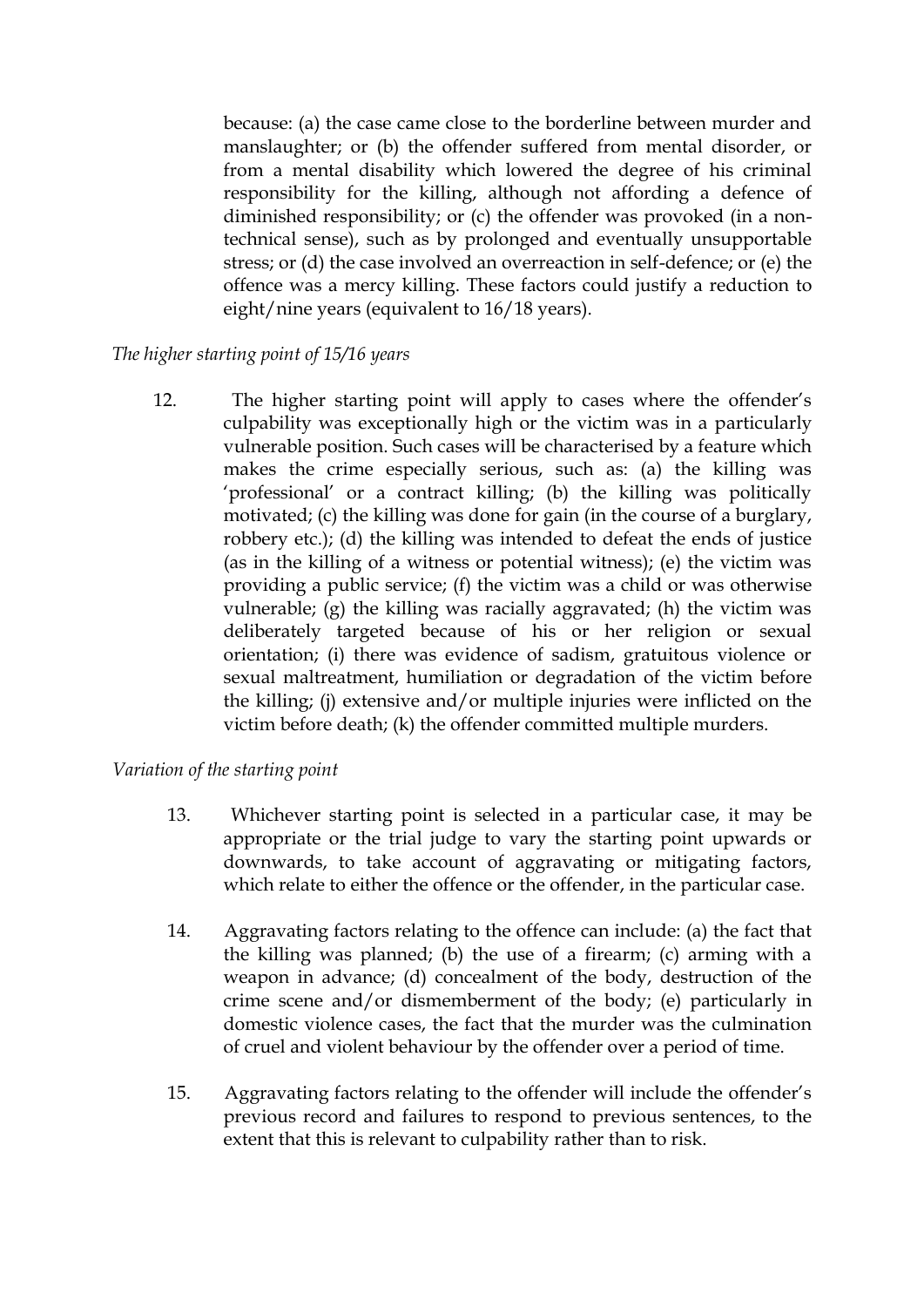- 16. Mitigating factors relating to the offence will include: (a) an intention to cause grievous bodily harm, rather than to kill; (b) spontaneity and lack of pre-meditation.
- 17. Mitigating factors relating to the offender may include: (a) the offender's age; (b) clear evidence of remorse or contrition; (c) a timely plea of guilty.

#### *Very serious cases*

- 18. A substantial upward adjustment may be appropriate in the most serious cases, for example, those involving a substantial number of murders, or if there are several factors identified as attracting the higher starting point present. In suitable cases, the result might even be a minimum term of 30 years (equivalent to 60 years) which would offer little or no hope of the offender's eventual release. In cases of exceptional gravity, the judge, rather than setting a whole life minimum term, can state that there is no minimum period which could properly be set in that particular case.
- 19. Among the categories of case referred to in para 12, some offences may be especially grave. These include cases in which the victim was performing his duties as a prison officer at the time of the crime or the offence was a terrorist or sexual or sadistic murder or involved a young child. In such a case, a term of 20 years and upwards could be appropriate."
- 7. The Sentencing Guidelines Council has issued a definitive guideline entitled "Reduction in Sentence for a Guilty Plea" and has considered the position of sentencing in a murder case. The following extract is set out for ease of reference.

### *Application to Sentencing for Murder*

- 6.1 Murder has always been regarded as the most serious criminal offence and the sentence prescribed is different from other sentences. By law, the sentence for murder is imprisonment (detention) for life and an offender will remain subject to the sentence for the rest of his/her life.
- 6.2 The decision whether to release the offender from custody during this sentence will be taken by the Parole Board which will consider whether it is safe to release the offender on licence. The Court that imposes the sentence is required by law to set a minimum term that has to be served before the Parole Board may start to consider whether to authorise release on licence. If an offender is released, the licence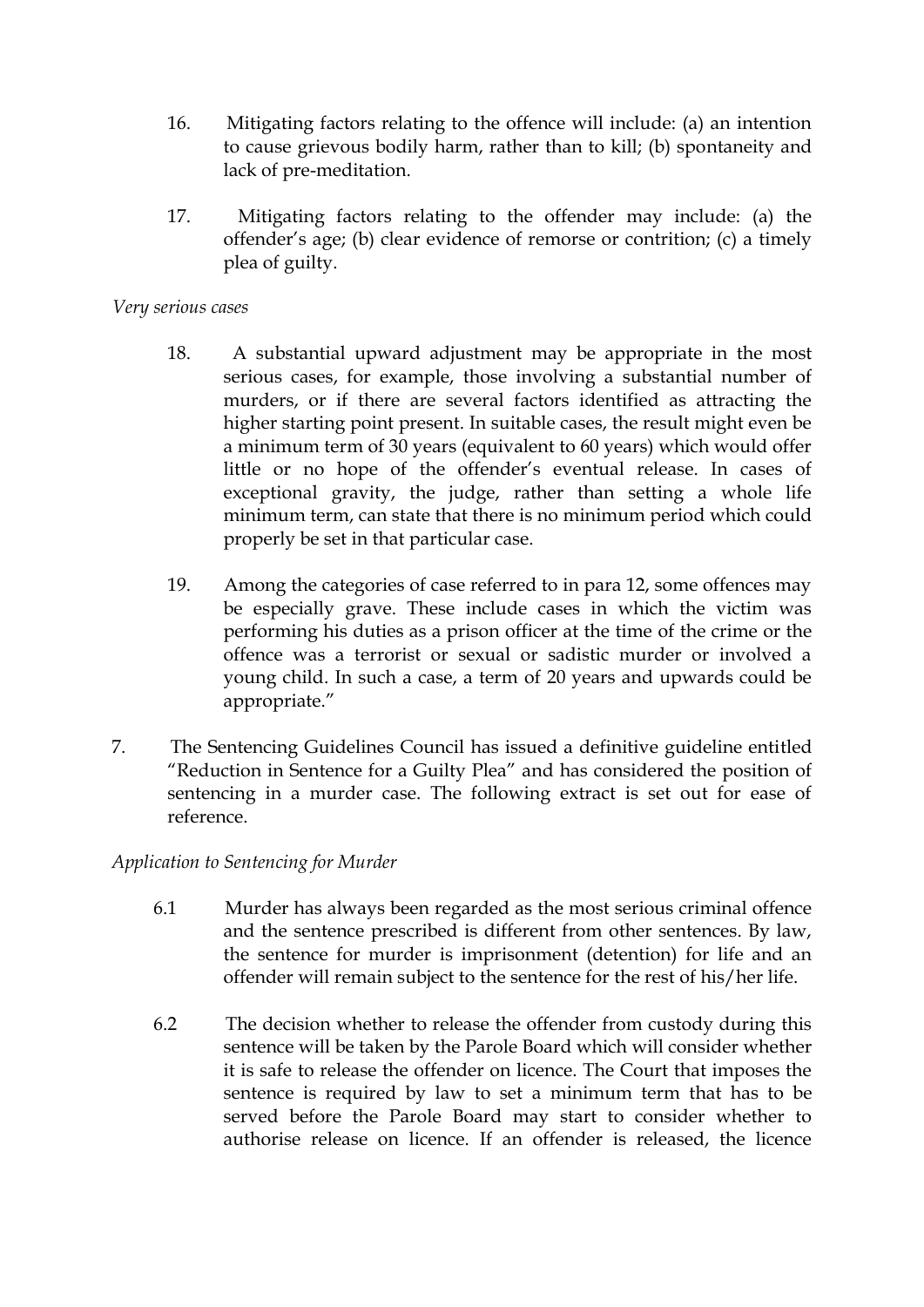continues for the rest of the offender's life and recall to prison is possible at any time.

6.3 Uniquely, Parliament has set starting points5 (based on the circumstances of the killing) which a Court will apply when it fixes the minimum term. Parliament has further prescribed that, having identified the appropriate starting point, the Court must then consider whether to increase or reduce it in the light of aggravating or mitigating factors, some of which are listed in statute. Finally, Parliament specifically provides6 that the obligation to have regard to any guilty plea applies to the fixing of the minimum term, by making the same statutory provisions that apply to other offences apply to murder without limiting the courts discretion (as it did with other sentences under the Powers of Criminal Courts (Sentencing) Act 2000).

Sentencing Guidelines Council

5 Criminal Justice Act 2003, schedule 21

6 Criminal Justice Act 2003, schedule 1 para 12(c)

- 6.4 There are important differences between the usual fixed term sentence and the minimum term set following the imposition of the mandatory life sentence for murder. The most significant of these, from the sentencer's point of view, is that a reduction for a plea of guilty in the case of murder will have double the effect on time served in custody when compared with a determinate sentence. This is because a determinate sentence will provide (in most circumstances) for the release of the offender7 on licence half way through the total sentence whereas in the case of murder a minimum term is the period in custody before consideration is given by the Parole Board to whether release is appropriate.
- 6.5 Given this difference, the special characteristic of the offence of murder and the unique statutory provision of starting points, careful consideration will need to be given to the extent of any reduction and to the need to ensure that the minimum term properly reflects the seriousness of the offence. Whilst the general principles continue to apply(both that a guilty plea should be encouraged and that the extent of any reduction should reduce if the indication of plea is later than the first reasonable opportunity), the process of determining the level of reduction will be different.

# *APPROACH*

1. Where a Court determines that there should be a whole life minimum term, there will be no reduction for a guilty plea.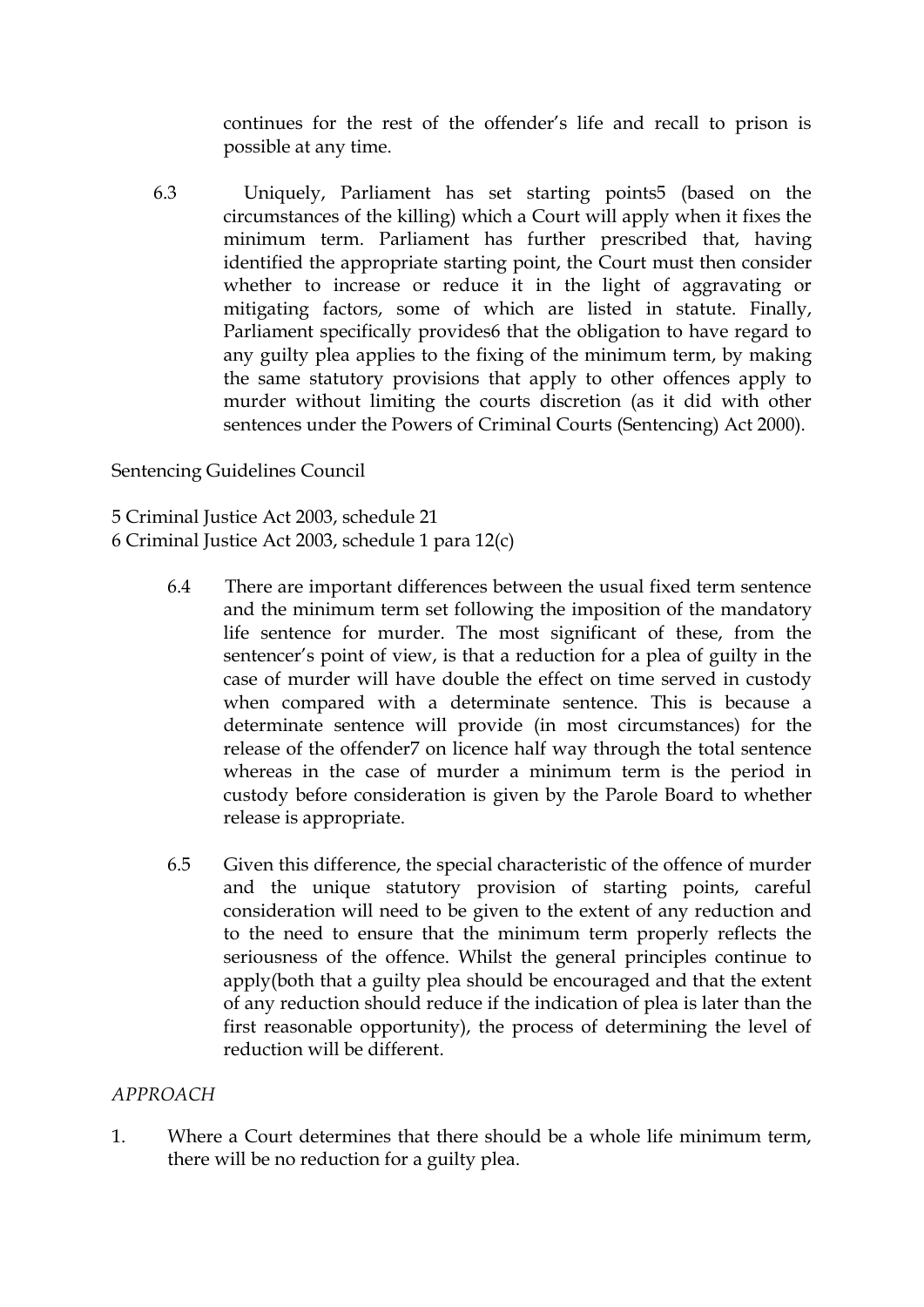2. In other circumstances,

a) the Court will weigh carefully the overall length of the minimum term taking into account other reductions for which offenders may be eligible so as to avoid a combination leading to an inappropriately short sentence.

b) where it is appropriate to reduce the minimum term having regard to a plea of guilty, the maximum reduction will be one sixth.

c) in the special circumstances of a conviction for murder, even where a minimum term of over 30 years (but not whole life) is fixed, the reduction should never exceed *5* years.

d) the sliding scale will apply so that, where it is appropriate to reduce the minimum term on account of a guilty plea, the maximum reduction (one sixth or five years whichever is the less) is only available where there has been an indication of willingness to plead guilty at the first reasonable opportunity, with a maximum of *5%* for a late guilty plea.

e) the Court should then review the sentence to ensure that the minimum term accurately reflects the seriousness of the offence taking account of the statutory starting point, all aggravating and mitigating factors and any guilty plea entered.

8. It is acknowledged that a review of previous tariff decisions is often of little or no benefit to the Court given the diverse range of cases that exist. The following decisions are attached in full hereto which may be of assistance in assessing the appropriate minimum term to be served.

# **a) THE QUEEN v DARREN LARMOUR [2004] NICC 4**

# **b) THE QUEEN v KEN BARRETT [2004] NICC 28**

# **c) THE QUEEN v CLIFFORD GEORGE McKEOWN [2003] NICC 5**

- 9. Defence Submissions
	- a) At paragraph 19 of the Practice Statement it is stated that terrorist murders may warrant a tariff of 20 years and upwards. There is no defence argument that this case is a higher starting point case of 15/16years.
	- b) The principal mitigating factor is the prisoner's approach to the case after arrest. He made full admissions to the police as to his role, expressed remorse and regret and later pleaded guilty. A further mitigating factor is his youth, the prisoner was aged just 20 at the time of the murders.